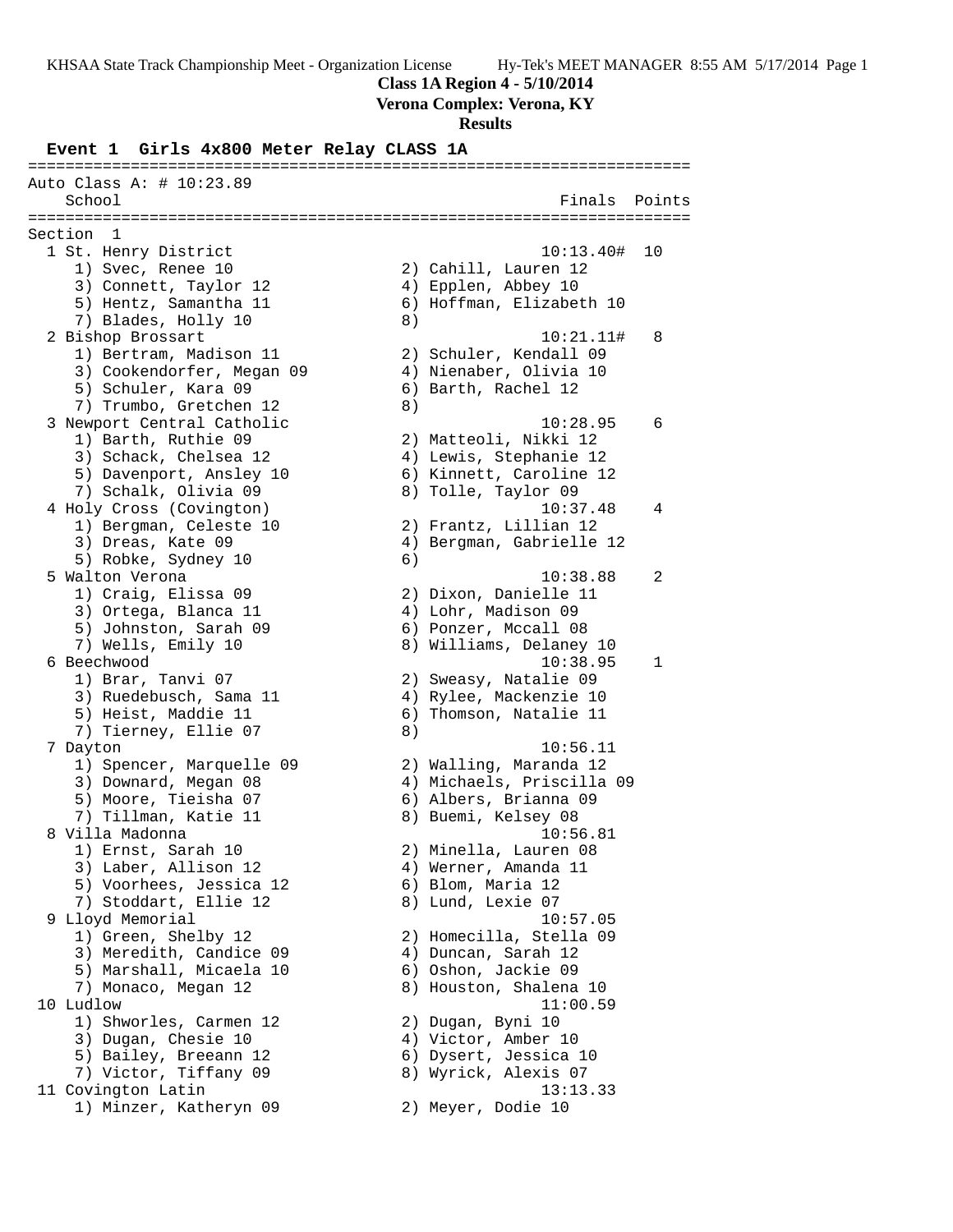**Class 1A Region 4 - 5/10/2014 Verona Complex: Verona, KY Results ....Event 1 Girls 4x800 Meter Relay CLASS 1A** 3) Clements, Emily 12 4) Powers, Michaela 09 5) Zalewski, Sophie 09 6) Zalla, Kathryn 08 **Event 2 Boys 4x800 Meter Relay CLASS 1A** ======================================================================= Auto Class A: # 8:36.20 School **Finals Points** ======================================================================= 1 Bishop Brossart 8:35.68# 10 1) Loos, Chris 11 2) Chism, Cody 09 3) Smith, Ronny 11 4) Hartig, Adam 10 5) Klocke, Ross 11 6) Caldwell, Michael 12 7) Donnelly, Joe 11 8) Vogel, Daniel 11 2 Walton Verona 2008 (1999) 8:43.38 8 1) Akins, Nathan 11 2) Flege, Caleb 11 3) Hutchinson, Dustin 11 4) Harper, Matthew 11 5) Flege, Corbin 11 6) Martin, Ryan 11 7) Rider, Joe 12 8) Schell, Noah 11 3 Newport Central Catholic **8:47.61** 6 1) Schwarber, Grant 11 2) Walker, Collin 11 3) Johnson, Nick 12 4) Jordan, Griffin 12 5) Martin, Seth 12 6) Anderson, Brian 10 7) Baxter, Logan 10 8) 4 Villa Madonna 8:56.45 4 1) Werner, Zack 09 2) Schwarting, Marc 12 3) Komaromy-hiller, John 08 4) Baugh, Eric 11 5) Blincoe, David 09 6) Boucher, Nick 11 7) Nutini, Chris 09 8) Schenthal, Jake 09 5 Ludlow 9:01.68 2 1) Butcher, Nate 09 2) Van Huss, Cameron 10 3) Cole, Zach 12 (4) Welbers, Chris 09 5) Helton, Ryan 11 6) Lewis, Alex 12 7) Clary, Jacob 09 8) Gaiser, Derek 12 6 St. Henry District 9:16.99 1 1) Plummer, Jake 12 2) Eibel, Cory 12 3) Gray, Jimmy 09 (4) Poat, David 09 5) Lannon, Adam 11 6) Brockman, Robert 11 7) Hannon, Josh 10 8) Smith, Andrew 11 7 Lloyd Memorial 9:33.66 1) Bailey, Tj 11 2) Stookey, Andrew 11 3) Robbins, Austin 09 4) Bosley, Addison 11 5) Yero, Amadou 10 6) Riddle, Zack 11 7) Butts, Trevor 11 (8) 8) Casarrubias-rios, Eric 12 8 Beechwood 10:15.36 1) O'Connor, Chris 12 2) Rowe, Jared 07 3) Buckley, Christian 11 4) Langford, Philli 11 5) Birindelli, Grant 10 6) Birindelli, Hank 07 7) Shoyat, Bogan 07 8) Dietz, Jacob 12 9 Bellevue 10:28.20 1) Balch, Austin 08 2) Swope, Hunter 10 3) Riehl, Chris 10 4) Sprague, Sawyer 10 5) Evers, Seth 08 6) Ashcraft, Malachi 09 7) Bricking, Dj 09 8) Brinker, Jeffrey 09 10 Covington Latin 10:41.90 1) Speth, Joe 12 2) Rahner, James 11

KHSAA State Track Championship Meet - Organization License Hy-Tek's MEET MANAGER 8:55 AM 5/17/2014 Page 2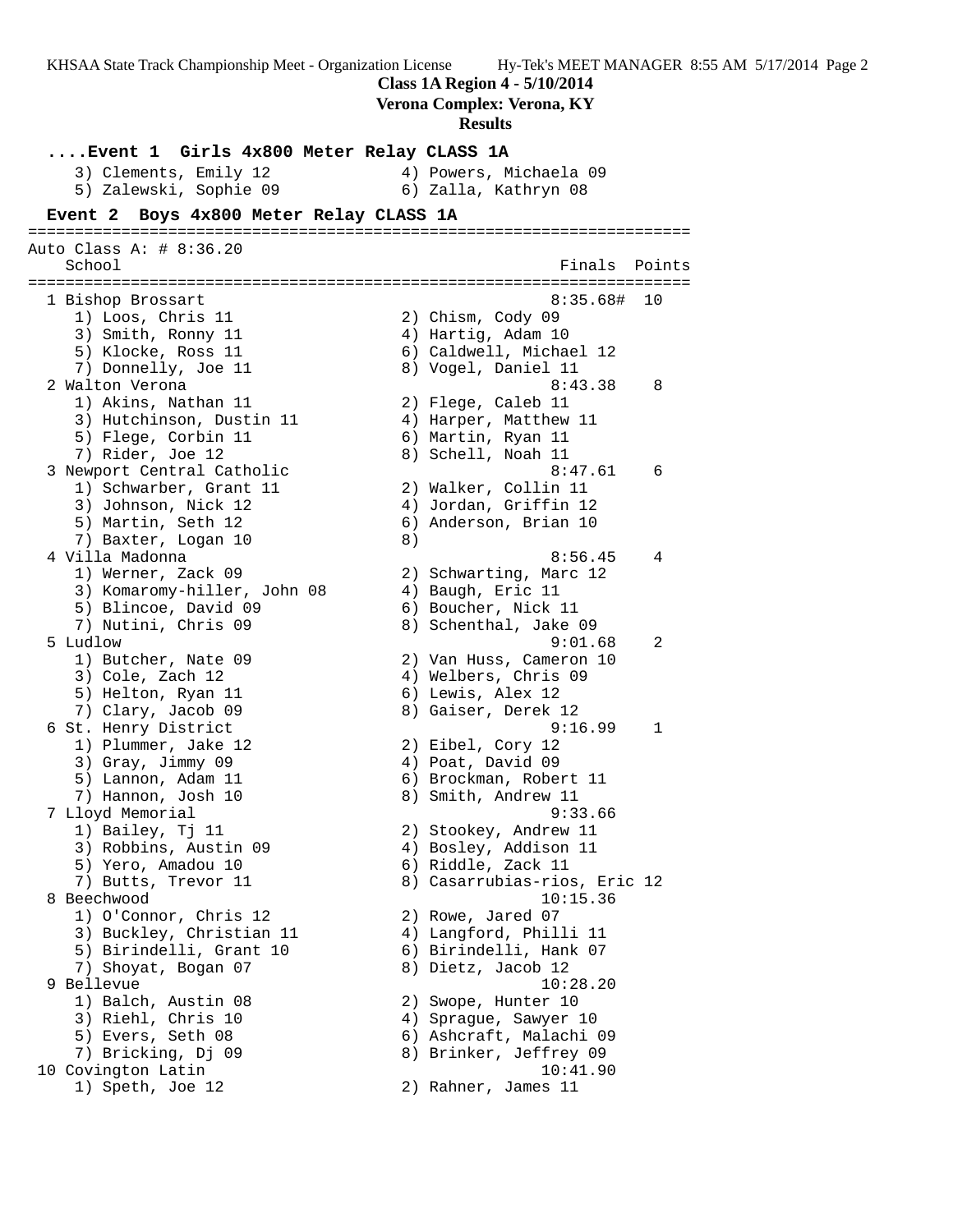**Class 1A Region 4 - 5/10/2014**

**Verona Complex: Verona, KY Results ....Event 2 Boys 4x800 Meter Relay CLASS 1A** 3) Clements, Elliott 12 4) Gerwe, Alexander 12 5) Baarlaer, Logan 10 (6) **Event 3 Girls 100 Meter Hurdles CLASS 1A** ======================================================================= Auto Class A: # 16.78 Name Tear School Tear School Finals Points ======================================================================= Section 2 1 Lehkamp, Rachel 08 Walton Verona 18.51 2 Lemker, Nicole 12 Ludlow 20.15 3 Buemi, Kelsey 08 Dayton 20.76 4 Frantz, Katherine 08 Cov. Holy Cross 21.06 5 Ashcraft, Victoria 12 Ludlow 21.19 6 Hall, Samara 09 Newport 22.56 Section 3 1 Felix, Tina 10 St. Henry District 15.78# 10 2 Goderwis, Nicole 11 Bishop Brossart 15.87# 8 3 Eltzroth, Celia 12 St. Henry District 16.16# 6 4 Otten, Alli 12 Newport Catholic 17.87 4 5 Schadler, Olivia 11 Newport Catholic 18.13 2 6 Webster, Brandey 09 Walton Verona 18.25 1 7 Slagle, Rebecca 10 Beechwood 18.26 8 Joswick, Claire 11 Beechwood 18.86 **Event 4 Boys 110 Meter Hurdles CLASS 1A** ======================================================================= Auto Class A: # 16.24 Name Year School Finals Points ======================================================================= Section 1

 1 Toll, Andrew 11 Bishop Brossart 18.94 2 Butts, Trevor 11 Lloyd Memorial 19.36 3 Tobler, Nicholas 11 St. Henry District 20.36 4 Noonchester, Tyler 10 Bellevue 20.68 5 Lehman, Ben 10 Lloyd Memorial 21.57 Section 2 1 Stanley, Jashawn 12 Newport 15.95# 10 2 Everett, Devon 12 Beechwood 16.17# 8 3 Berkemeyer, Drew 12 Bishop Brossart 16.79 6 4 Gillcrist, Joe 11 St. Henry District 16.88 4 5 Huseman, Nick 12 Newport Catholic 17.29 2 6 Brett, Jacob 12 Newport 17.37 1 7 Everett, Dalton 17.66 8 Bricking, Jeremy 11 Newport Catholic 19.96

### **Event 5 Girls 100 Meter Dash CLASS 1A**

======================================================================= Auto Class A: # 12.88 Name Year School Finals Points ======================================================================= 1 Himmelsbach, Joy 12 Covington Latin 15.25 2 Yeager, Star 10 Newport 15.46 3 Perkins, Megan 08 Williamstown 15.80 4 Harden, Olivia 08 Williamstown 16.06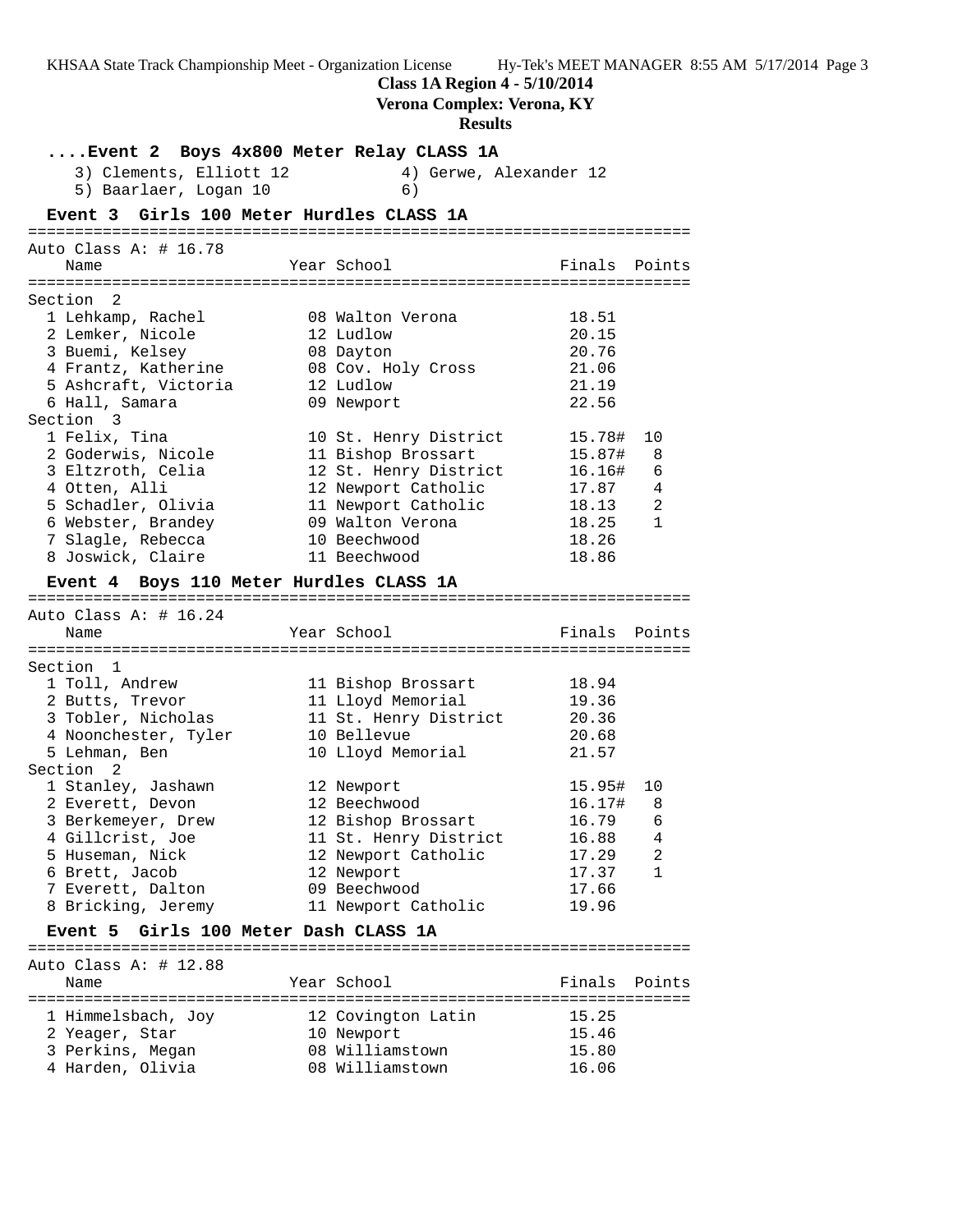# **Class 1A Region 4 - 5/10/2014**

**Verona Complex: Verona, KY**

# **Results**

# **....Event 5 Girls 100 Meter Dash CLASS 1A**

|                                                             |              | 16.42      |
|-------------------------------------------------------------|--------------|------------|
| 6 Taylor, Ashleigh 68 Calvary Christian 16.56               |              |            |
| 7 Albers, Brianna                       09 Dayton           |              | 16.91      |
| 8 Johnson, Jade 67 Dayton                                   |              | 17.39      |
| Section 3                                                   |              |            |
| 1 Keller, Alex                                              | 12 Beechwood | 14.01      |
|                                                             |              | 14.48      |
| 3 Patterson, Elizabeth 11 Bishop Brossart 14.51 14.5014     |              |            |
| 4 Daugherty, Nicole 69 Walton Verona 14.51 14.5054          |              |            |
| 5 Combs, Maddy 10 Calvary Christian 14.55                   |              |            |
| 6 Daniels, Emmalyse 10 Cov. Holy Cross 14.61                |              |            |
| 7 Watson, Gwendolyn               10 Lloyd Memorial         |              | 14.94      |
| Section 4                                                   |              |            |
| 1 Cain, Chandler 12 Newport Catholic 12.57# 10              |              |            |
| 2 Culbertson, Madison 12 St. Henry District 12.61# 8        |              |            |
| 3 Schilling, Caroline        07 Beechwood                   |              | 13.30 6    |
|                                                             |              | 13.69 4    |
| 5 Mulcahy, Lauren 69 Walton Verona                          |              | 2<br>13.71 |
|                                                             |              | 13.95 1    |
| 7 Martin, Alicia                         12 Bishop Brossart |              | 14.11      |
|                                                             |              | 14.20      |
|                                                             |              |            |

# **Event 6 Boys 100 Meter Dash CLASS 1A**

=======================================================================

| Auto Class A: # 11.35 |                       |        |                |
|-----------------------|-----------------------|--------|----------------|
| Name                  | Year School           | Finals | Points         |
|                       |                       |        |                |
| Section 2             |                       |        |                |
| 1 Trimpe, Kyle        | 09 Ludlow             | 13.04  |                |
| 2 Velkly, Travis      | 12 Covington Latin    | 13.20  |                |
| 3 Mounce, Charles     | 12 Ludlow             | 13.38  |                |
| 4 Covey, Kenneth      | 10 Cov. Holy Cross    | 13.40  |                |
| 5 Angell, Walker      | 09 Williamstown       | 13.41  |                |
| 6 Ashcraft, Malachi   | 09 Bellevue           | 13.70  |                |
| 7 Balch, Austin       | 08 Bellevue           | 14.66  |                |
| Section 3             |                       |        |                |
| 1 Fifer, Mike         | 11 Lloyd Memorial     | 12.16  | 4              |
| 2 Lannon, Adam        | 11 St. Henry District | 12.50  |                |
| 3 Miller, Drew        | 12 Bishop Brossart    | 12.52  |                |
| 4 Studer, Joe         | 11 Beechwood          | 12.63  |                |
| 5 Osborne, Logan      | 08 Newport            | 12.82  |                |
| 6 Otten, Mitchell     | 09 Newport Catholic   | 12.85  |                |
| 7 Foster, Will        | 10 Covington Latin    | 12.88  |                |
| Section 4             |                       |        |                |
| 1 Jones, Jon          | 12 Walton Verona      | 11.81  | 10             |
| 2 Grimme, Matt        | 11 Dayton             | 12.00  | 8              |
| 3 Ferraro, J.P        | 11 St. Henry District | 12.13  | 6              |
| 4 Donnelly, Joe       | 11 Bishop Brossart    | 12.24  | $\overline{2}$ |
| 5 Withers, Dylan      | 12 Lloyd Memorial     | 12.27  | $\mathbf{1}$   |
| 6 Doverspike, Owen    | 10 Walton Verona      | 12.32  |                |
| 7 Whaley, Mason       | 12 Newport            | 12.48  |                |
| 8 Barbara, Ben        | 11 Newport Catholic   | 12.49  |                |
|                       |                       |        |                |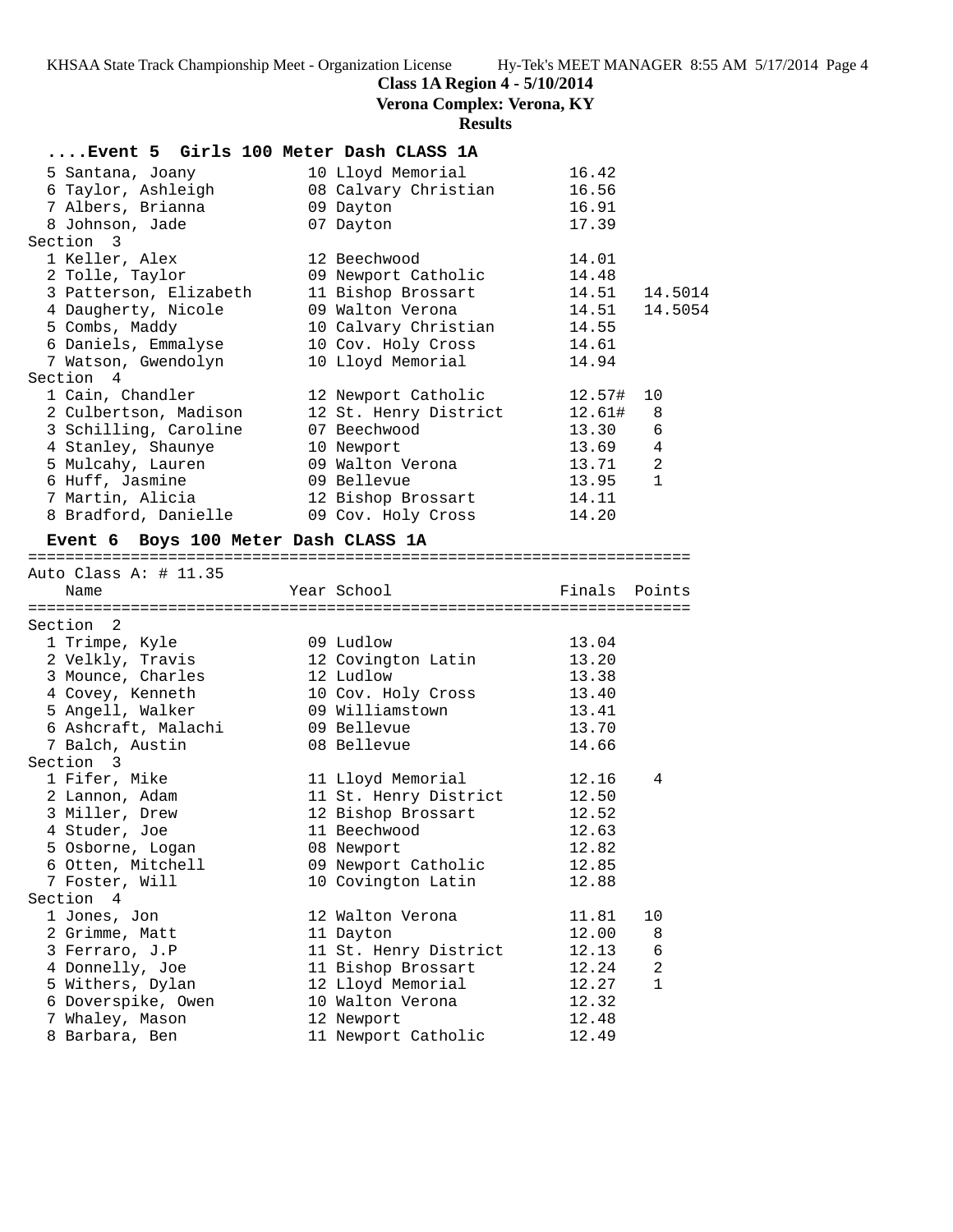**Class 1A Region 4 - 5/10/2014**

**Verona Complex: Verona, KY**

#### **Results**

**Event 7 Girls 4x200 Meter Relay CLASS 1A**

======================================================================= Auto Class A: # 1:49.71 School **Finals Points** ======================================================================= Section 1 1 Lloyd Memorial 1:59.64 1) Watson, Gwendolyn 10 2) Rodriguez, Yarina 10 3) Green, Shelby 12 4) Huntley, Jasmine 10 5) Houston, Shalena 10  $\qquad \qquad$  6) Santana, Joany 10 7) Homecilla, Stella 09 8) Courtney, Amanda 10 2 Ludlow 2:00.63 1) Bailey, Breeann 12 2) Bailey, Rebecca 09 3) Ridge, Allison 12 4) Victor, Tiffany 09 5) Lemker, Nicole 12 6) Shworles, Carmen 12 7) Steinmetz, Jasmine 10 8) Lillard, Hailey 10 3 Covington Latin 2:11.19 1) Pope, Maria 11 2) Himmelsbach, Joy 12 3) Wells, Sarah 10 4) Eliassen, Isabel 10 5) Mitchell, Sophia 09 (6) Miller, Alex 09 7) Powers, Michaela 09 8) -- Newport **DQ** interference 1) Allen, Teasia 08 2) Tackett, Tori 09 3) White, Emani 10  $\qquad \qquad$  4) Hall, Samara 09 5) Stanley, Shaunye 10 6) Blanchet, Alyson 09 7) Grey, Dj 10 8) Yeager, Star 10 -- Williamstown DQ out of zone 1) Riley, Madison 09 2) Yerbatria, Ariana 12 3) Perkins, Megan 08 (4) Harden, Olivia 08 Section 2 1 Newport Central Catholic 1:48.89# 10 1) Schalk, Olivia 09 2) Cain, Chandler 12 3) Davenport, Ansley 10 4) Seibert, Mikayla 11 5) Otten, Alli 12 6) Barth, Ruthie 09 7) Kinnett, Caroline 12 8) Tolle, Taylor 09 2 Beechwood 1:51.74 8 1) Colosimo, Sophie 10 2) Schilling, Caroline 07 3) Keller, Alex 12 (4) Woods, Merrin 07 5) Ruedebusch, Sama 11  $\qquad \qquad$  6) Decker, Lexi 10 7) Weibel, Taylor 12 and 8) Miller, Abby 07 3 Walton Verona 1:51.94 6 1) Mullikan, Shelby 12 2) Wells, Emily 10 3) Johnston, Sarah 09 4) Mulcahy, Lauren 09 5) Daugherty, Nicole 09 6) Rohrkasse, Alexa 09 7) Webster, Brandey 09 8) Derenthal, Jordan 10 4 St. Henry District 1:52.81 4 1) Cahill, Lauren 12 2) Foley, Mallory 11 3) Culbertson, Madison 12 (4) Nix, Kat 09 5) Connett, Taylor 12 6) Matsko, Taylor 11 7) Felix, Tina 10 8) Syfert, Theresa 10 5 Bishop Brossart 1:54.98 2 1) Barth, Rachel 12 2) Martin, Alicia 12 3) Patterson, Elizabeth 11 4) Bertram, Madison 11 5) Rauen, Jade 11 (6) Brown, Suzi 12 7) Goderwis, Nicole 11 and 8) Schuler, Kara 09 6 Dayton 1:56.75 1 1) Michaels, Priscilla 09 2) Moore, Tieisha 07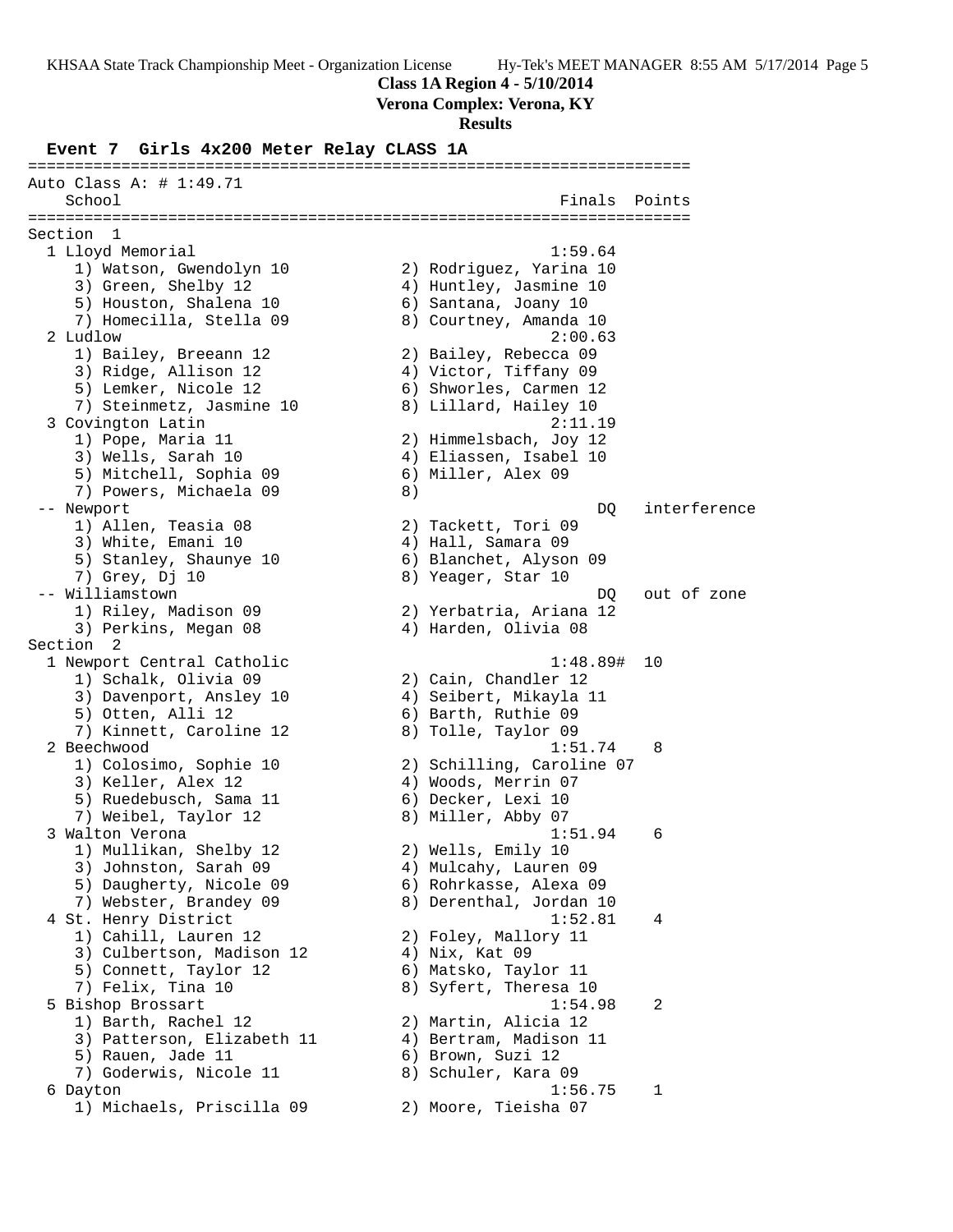**Class 1A Region 4 - 5/10/2014**

**Verona Complex: Verona, KY**

### **Results**

**....Event 7 Girls 4x200 Meter Relay CLASS 1A** 3) Downard, Megan 08 4) Walling, Maranda 12 5) Albers, Brianna 09 (6) Buemi, Kelsey 08 7) Spencer, Marquelle 09 8) Lukens, Libby 07 7 Bellevue 1:58.99 1) Ross, Kira 10 2) Bishop, Makayla 10 3) Craft, Katie 10 (4) Huff, Jasmine 09 5) Maehren, Brooke 09 6) Rardin, Julia 08 7) Atwood, Reagan 08 8) -- Holy Cross (Covington) and the control of the DQ out of zone 1) Bradford, Danielle 09 2) Finkenstead, Emily 09 3) Blanchet, Emilee 10 4) Daniels, Emmalyse 10 5) Dreas, Kate 09 (6) **Event 8 Boys 4x200 Meter Relay CLASS 1A** ======================================================================= Auto Class A: # 1:33.75 Finals Points ======================================================================= Section 1 1 Ludlow 1:41.62 1) Martin, Jerry 10 2) Cole, Zach 12 3) Deller, Tj 11 4) Helton, Ryan 11 5) Clary, Jacob 09 6) Mounce, Charles 12 7) Trimpe, Kyle 09 8) Van Huss, Cameron 10 2 Villa Madonna 1:51.47 1) Boucher, Nick 11 2) Blincoe, David 09 3) Werner, Zack 09 4) Paxton, Michael 09 5) Nutini, Chris 09 6) Komaromy-hiller, John 08 7) Schenthal, Jake 09 8) Steinman, Vincent 09 3 Covington Latin 1:51.65 1) Baarlaer, Logan 10 2) Li, Isaac 10 3) Gerwe, Alexander 12 (4) 4 A Meil 09 5) Clements, Elliott 12 6) Nowak, Ryan 09 7) Velkly, Travis 12 (8) Foster, Will 10 -- Lloyd Memorial developed a series of the DQ out of zone 1) Yero, Amadou 10 2) Carter, Taj 09 3) Vance, Charles 10 (4) Durham, Justin 09 5) Withers, Dylan 12 6) Butts, Trevor 11 7) Evans, Jaquan 11  $\hskip10mm 8)$  Torres, Ricky 12 Section 2 1 Walton Verona 1:32.46# 10 1) Crook, Clark 10 2) Crook, Colin 10 3) Doverspike, Owen 10 4) Johnston, Nicolas 11 5) Jones, Jon 12 6) Richardson, Noah 10 7) Schmidt, Kallen 12 and 8) Smith, Scott 11 2 Bishop Brossart 1:36.39 8 1) Berkemeyer, Drew 12 2) Donnelly, Joe 11 3) Graus, Andrew 12 4) Linebach, Dalton 11 5) Loos, Chris 11 6) Miller, Drew 12 7) O'Bryan, Quinn 12 8) Vogel, Daniel 11 3 Newport Central Catholic 1:37.52 6 1) Barbara, Ben 11 2) Baxter, Logan 10 3) Hartman, Colin 11 4) Huseman, Nick 12 5) Nolan, Gualt 12 6) Otten, Mitchell 09 7) Swope, Zach 10 8) Tolle, Matt 12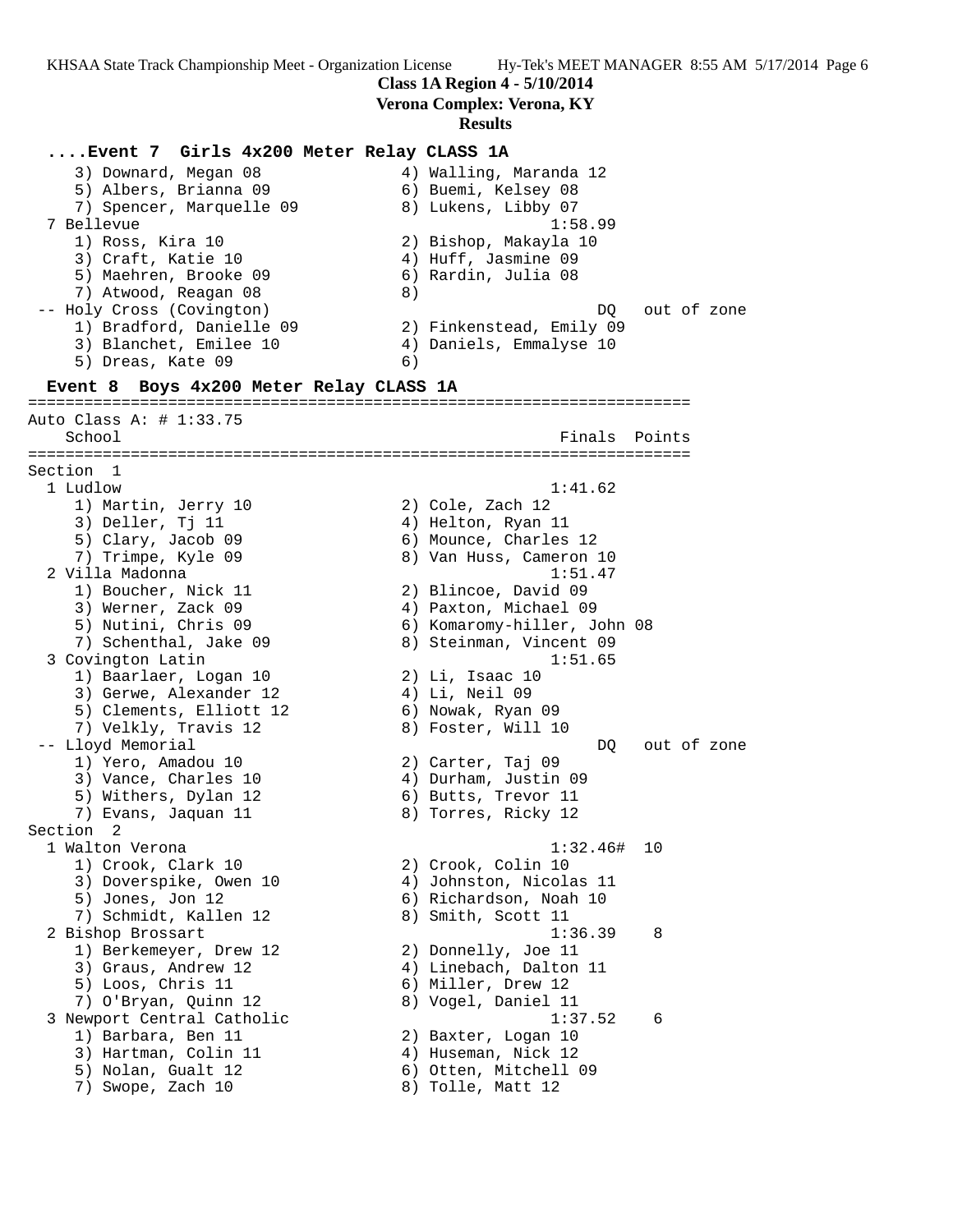**Class 1A Region 4 - 5/10/2014**

**Verona Complex: Verona, KY**

# **Results**

| Event 8 Boys 4x200 Meter Relay CLASS 1A |                                            |                    |                |
|-----------------------------------------|--------------------------------------------|--------------------|----------------|
| 4 Beechwood                             |                                            | 1:37.72            | 4              |
| 1) Everett, Dalton 09                   | 2) Everett, Devon 12                       |                    |                |
| 3) Hayden, Jaylen 12                    | 4) Shoyat, Bogan 07                        |                    |                |
| 5) Sletto, Jared 12                     | 6) Sletto, Miles 12                        |                    |                |
| 7) Studer, Jacob 12                     | 8) Studer, Joe 11                          |                    |                |
| 5 St. Henry District                    |                                            | 1:37.86            | 2              |
| 1) Diaz, Oliver 10                      | 2) Ferraro, J.P 11                         |                    |                |
| 3) Hill, Chris 10                       | 4) Lannon, Adam 11                         |                    |                |
| 5) Plummer, Jake 12                     | 6) Staub, Nick 11                          |                    |                |
| 7) Strasburger, Dylan 11                | 8) Wells, Jacob 11                         |                    |                |
| 6 Bellevue                              |                                            | 1:39.77            | 1              |
| 1) Ashcraft, Malachi 09                 | 2) Bricking, Dj 09                         |                    |                |
| 3) Brinker, Jeffrey 09                  | 4) Combs, Bryson 10                        |                    |                |
| 5) Evers, Seth 08                       | 6) Hazeres, Alec 11                        |                    |                |
| 7) Stephenson, Blake 11                 | 8) Balch, Austin 08                        |                    |                |
| 7 Dayton                                |                                            | 1:39.97            |                |
| 1) Grimme, Matt 11                      | 2) Grimme, Zach 08                         |                    |                |
| 3) Johnson, Chris 12                    | 4) Meyer, Ryan 12                          |                    |                |
| 5) Roberts, Gabe 08                     | 6) Johnson, Elijah 09                      |                    |                |
| 7) Lukens, Gary 09                      | 8) Young, Cole 09                          |                    |                |
| 8 Newport                               |                                            | 1:40.48            |                |
| 1) Bailey, Charles 12                   | 2) Bolden, Tyree 10                        |                    |                |
| 3) Brett, Jacob 12                      | 4) Lewis, Michael 12                       |                    |                |
| 5) Meyer, Michael 12                    | 6) Osborne, Logan 08                       |                    |                |
| 7) Stanley, Jashawn 12                  | 8) Whaley, Mason 12                        |                    |                |
| Event 9 Girls 1600 Meter Run CLASS 1A   |                                            |                    |                |
|                                         |                                            |                    |                |
| Auto Class A: # 5:27.50                 |                                            |                    |                |
| Name                                    | Year School                                | Finals Points      |                |
|                                         |                                            |                    |                |
| Section 1<br>1 Hentz, Samantha          |                                            | 5:40.98            | 10             |
|                                         | 11 St. Henry District                      |                    |                |
| 2 Connett, Taylor                       | 12 St. Henry District<br>12 Lloyd Memorial | 5:41.21            | 8<br>6         |
| 3 Duncan, Sarah<br>4 Bergman, Gabrielle | 12 Cov. Holy Cross                         | 5:44.68<br>5:46.21 | $\overline{4}$ |
| 5 Ponzer, Mccall                        | 08 Walton Verona                           | 5:49.68            | 2              |
| 6 Werner, Amanda                        | 11 Villa Madonna                           | 5:52.59            | $\mathbf{1}$   |
| 7 Robke, Sydney                         | 10 Cov. Holy Cross                         | 5:58.63            |                |
| 8 Lohr, Madison                         | 09 Walton Verona                           | 6:01.19            |                |
| 9 Nienaber, Olivia                      | 10 Bishop Brossart                         | 6:12.10            |                |
| 10 Shworles, Carmen                     | 12 Ludlow                                  | 6:18.65            |                |
| 11 Trumbo, Gretchen                     | 12 Bishop Brossart                         | 6:19.25            |                |
| 12 Meredith, Candice                    | 09 Lloyd Memorial                          | 6:23.35            |                |
| 13 Laber, Allison                       | 12 Villa Madonna                           |                    |                |
| 14 Diehl, Marie                         | 10 Calvary Christian                       | 6:43.01<br>7:05.80 |                |
| 15 Tillman, Katie                       | 11 Dayton                                  | 7:13.03            |                |
| 16 Meyer, Dodie                         | 10 Covington Latin                         | 7:28.20            |                |
| 17 Dysert, Jessica                      | 10 Ludlow                                  | 7:34.11            |                |
| 18 Minzer, Katheryn                     | 09 Covington Latin                         | 8:02.31            |                |
|                                         |                                            |                    |                |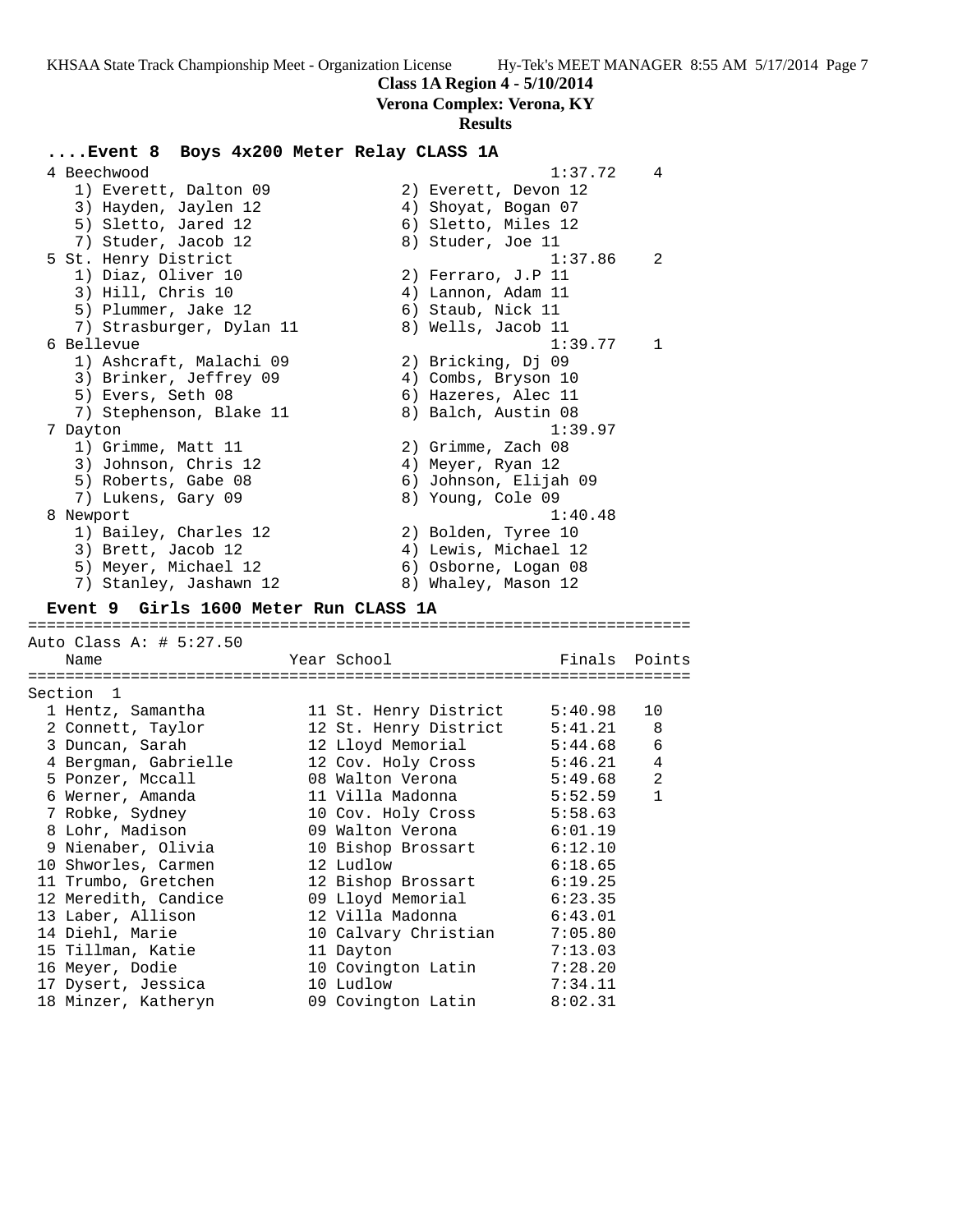**Class 1A Region 4 - 5/10/2014**

**Verona Complex: Verona, KY**

### **Results**

#### **Event 10 Boys 1600 Meter Run CLASS 1A**

======================================================================= Auto Class A: # 4:34.57 Name Year School Finals Points ======================================================================= 1 Baugh, Eric 11 Villa Madonna 4:35.33 10 2 Caldwell, Michael 12 Bishop Brossart 4:41.71 8 3 Woeste, Tim 12 Cov. Holy Cross 4:46.93 6 4 Hannon, Josh 10 St. Henry District 4:47.46 4 5 Anderson, Brian 10 Newport Catholic 4:50.11 2 6 Rider, Joe 12 Walton Verona 4:50.43 1 7 Brockman, Robert 11 St. Henry District 4:51.13 8 Chism, Cody 09 Bishop Brossart 4:52.40 9 Johnson, Chris 12 Dayton 5:00.36 10 Schwarting, Marc 12 Villa Madonna 5:03.30 11 Harper, Matthew 11 Walton Verona 5:09.41 12 Goetz, Jacob 09 Cov. Holy Cross 5:13.82 13 Jordan, Griffin 12 Newport Catholic 5:24.80 14 Birindelli, Hank 07 Beechwood 5:27.69 15 Bosley, Addison 11 Lloyd Memorial 5:32.72 16 Butcher, Nate 09 Ludlow 5:35.26 17 Robbins, Austin 09 Lloyd Memorial 5:43.90 18 Riehl, Chris 10 Bellevue 5:45.62 19 Roth, Adam 12 Dayton 5:56.11 20 Swope, Hunter 10 Bellevue 6:06.35 21 Speth, Joe 12 Covington Latin 6:39.80 **Event 11 Girls 4x100 Meter Relay CLASS 1A** ======================================================================= Auto Class A: # 51.93 School Finals Points ======================================================================= 1 Holy Cross (Covington) 58.30 1) Bradford, Danielle 09 2) Finkenstead, Emily 09 3) Cox, Sarah 11 4) Daniels, Emmalyse 10 5) Blanchet, Emilee 10 (6) 2 Dayton 1:01.63 1) Albers, Brianna 09 2) Buemi, Kelsey 08 3) Michaels, Priscilla 09 4) Spencer, Marquelle 09 5) Johnson, Jade 07 (6) Moore, Tieisha 07 7) Lukens, Libby 07 8) Tillman, Katie 11 Section 2 1 Bishop Brossart 53.12 10 1) Martin, Alicia 12 2) Brown, Suzi 12 3) Goderwis, Nicole 11 4) Patterson, Elizabeth 11 5) Schuler, Kara 09 (6) Rauen, Jade 11 7) Bertram, Madison 11 and 8) Barth, Rachel 12 2 Walton Verona 53.28 8 1) Mulcahy, Lauren 09 2) Derenthal, Jordan 10 3) Johnston, Sarah 09 4) Webster, Brandey 09 5) Daugherty, Nicole 09 6) Mullikan, Shelby 12 7) Lehkamp, Rachel 08 8) Wells, Emily 10 3 Beechwood 53.59 6 1) Colosimo, Sophie 10 2) Schilling, Caroline 07 3) Keller, Alex 12 (4) Woods, Merrin 07 5) Joswick, Claire 11 6) Trendler, Laura 11 7) Weibel, Taylor 12 and 8) Miller, Abby 07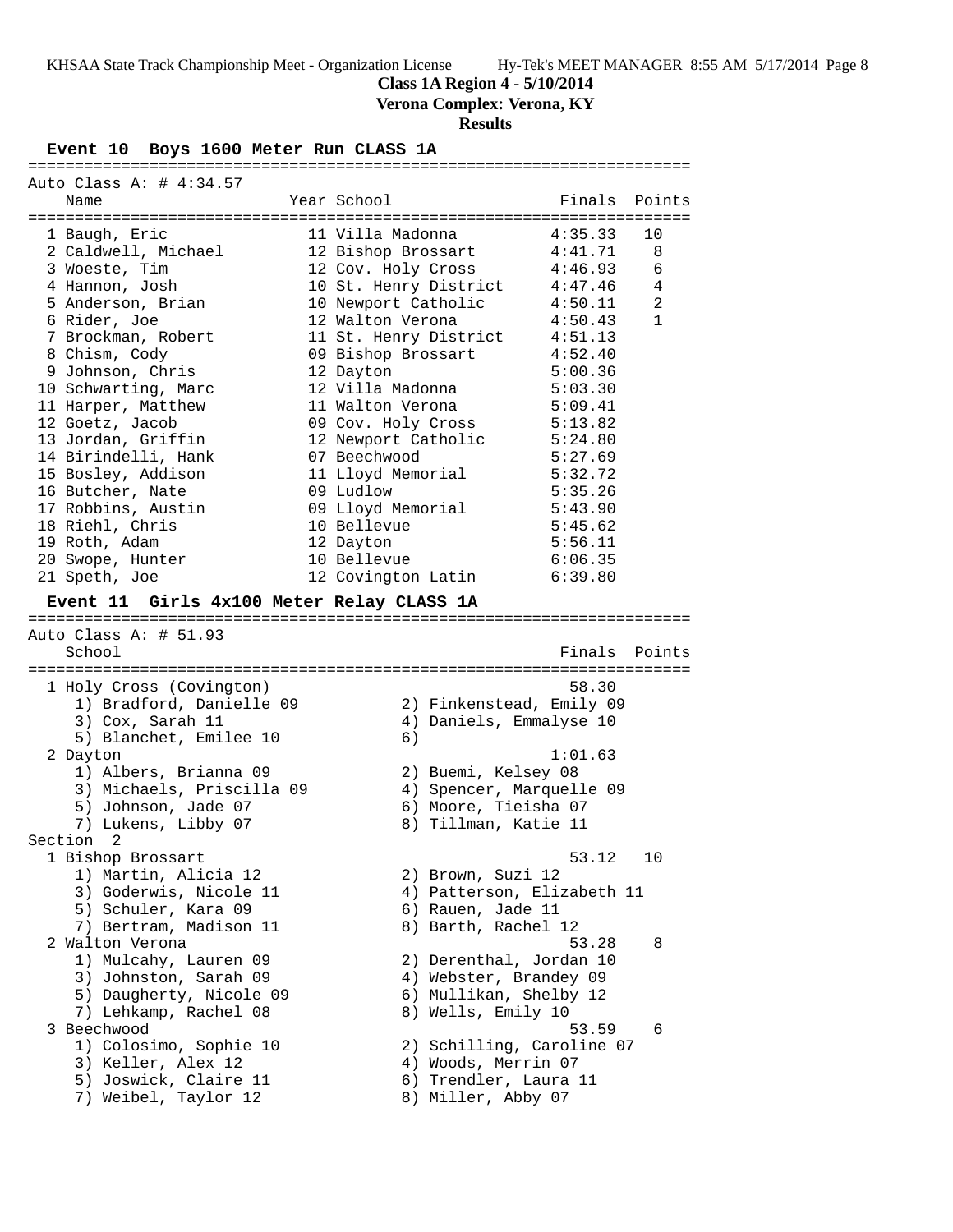**Class 1A Region 4 - 5/10/2014**

# **Verona Complex: Verona, KY**

### **Results**

### **....Event 11 Girls 4x100 Meter Relay CLASS 1A**

 4 Lloyd Memorial 56.71 4 1) Green, Shelby 12 2) Rodriguez, Yarina 10 3) Watson, Gwendolyn 10 4) Huntley, Jasmine 10 5) Monaco, Megan 12 6) Homecilla, Stella 09 7) Santana, Joany 10  $\hskip 1.5 cm$  8) Houston, Shalena 10 5 Newport 57.56 2 1) Jones, Domanaqe 09 2) Stanley, Shaunye 10 3) Grey, Dj 10 4) Yeager, Star 10 5) Allen, Teasia 08 6) Blanchet, Alyson 09 7) Tackett, Tori 09 8) Hall, Samara 09 6 Bellevue 58.17 1 1) Ross, Kira 10 2) Bishop, Makayla 10 3) Craft, Katie 10 (4) Huff, Jasmine 09 5) Maehren, Brooke 09 (6) Atwood, Reagan 08 7) Rardin, Julia 08 (8) -- Ludlow DNF 1) Bailey, Breeann 12 12 2) Ridge, Allison 12 3) Lemker, Nicole 12 4) Victor, Tiffany 09 5) Bailey, Rebecca 09 6) Shworles, Carmen 12 7) Steinmetz, Jasmine 10 8) Lillard, Hailey 10 -- Newport Central Catholic and the control of zone of zone of zone of  $DQ$  out of zone 1) Barth, Ruthie 09 2) Otten, Alli 12 3) Seibert, Mikayla 11 4) Kinnett, Caroline 12 5) Lankheit, Keyaira 11 6) Cain, Chandler 12 7) Davenport, Ansley 10 8) Tolle, Taylor 09 **Event 12 Boys 4x100 Meter Relay CLASS 1A** ======================================================================= Auto Class A: # 45.17 School **Finals Points** ======================================================================= Section 1 1 St. Henry District 48.13 1) Diaz, Oliver 10 2) Ferraro, J.P 11 3) Strasburger, Dylan 11  $\qquad \qquad \qquad$  4) Lannon, Adam 11 5) Plummer, Jake 12 (6) Staub, Nick 11 7) Hill, Chris 10 8) Wells, Jacob 11 2 Covington Latin 55.06 1) Baarlaer, Logan 10 2) Gerwe, Alexander 12 3) Velkly, Travis 12 (4) Nowak, Ryan 09 5) Li, Isaac 10 6) Li, Neil 09 7) Clements, Elliott 12 and 8) Foster, Will 10 3 Dayton 57.41 1) Combs, Eddie 12 2) Johnson, Elijah 09 3) Schoultheis, Noah 12 4) Young, Cole 09 5) Grimme, Zach 08 6) Roberts, Gabe 08 7) Lukens, Buddy 09 8) 4 Villa Madonna 57.86 1) Boucher, Nick 11 2) Paxton, Michael 09 3) Nutini, Chris 09 4) Blincoe, David 09 5) Steinman, Vincent 09 6) Schenthal, Jake 09 7) Bellamy, Brad 08 8) Britton, Nick 08 Section 2<br>1 Walton Verona 1 Walton Verona 45.10# 10 1) Crook, Clark 10 2) Crook, Colin 10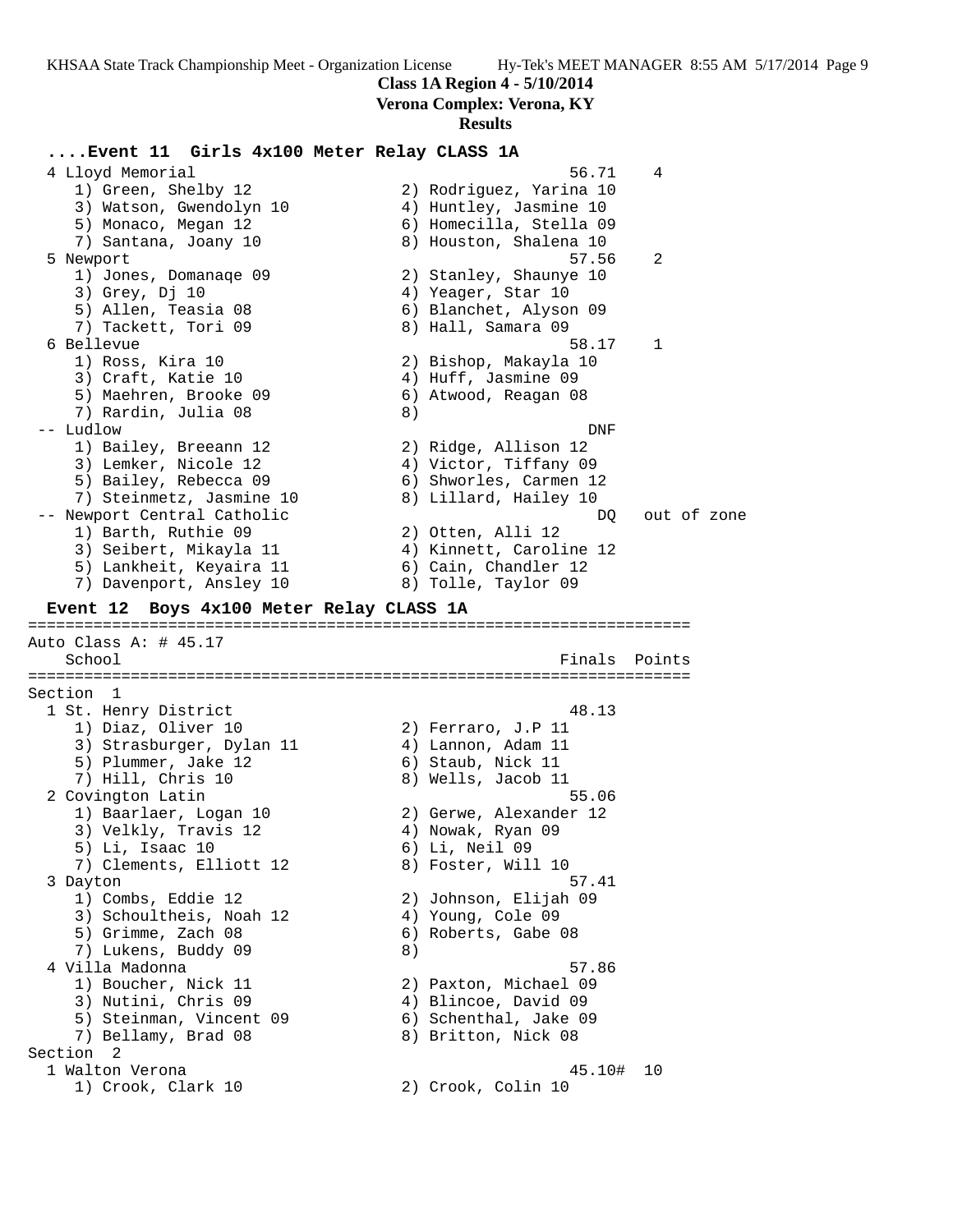# **Class 1A Region 4 - 5/10/2014**

**Verona Complex: Verona, KY**

### **Results**

# **....Event 12 Boys 4x100 Meter Relay CLASS 1A** 3) Doverspike, Owen 10 4) Richardson, Noah 10 5) Johnston, Nicolas 11 (6) Jones, Jon 12

7) Hutchinson, Dustin 11 and 8) Smith, Scott 11 2 Newport 3. 2 Newport 3. 2 Newport 3. 2 Newport 3. 2 Newport 3. 2 Newport 3. 2 Newport 3. 2 New 2. 2 New 2. 2 New 2. 2 New 2. 2 New 2. 2 New 2. 2 New 2. 2 New 2. 2 New 2. 2 New 2. 2 New 2. 2 New 2. 2 New 2. 2 New 2. 2 New 1) Stanley, Jashawn 12 2) Whaley, Mason 12 3) Bolden, Tyree 10 (4) Brett, Jacob 12 5) Meyer, Michael 12 (6) Osborne, Logan 08 7) Anderson, Andre 11 8) Bailey, Charles 12 3 Bishop Brossart 46.96 6 46.9525 1) Linebach, Dalton 11 2) Donnelly, Joe 11 3) Miller, Drew 12 (4) O'Bryan, Quinn 12 5) Berkemeyer, Drew 12 (6) Loos, Chris 11 7) Graus, Andrew 12 8) Hickman, Jonathan 10 4 Beechwood 46.96 4 46.9585 1) Studer, Jacob 12 2) Studer, Joe 11 3) Everett, Devon 12 4) Hayden, Jaylen 12 5) Shoyat, Bogan 07 (6) Sletto, Miles 12 7) Erdman, Eddie 07 8) Everett, Dalton 09 5 Lloyd Memorial 47.65 2 1) Fifer, Mike 11 2) Vance, Charles 10 3) Durham, Justin 09 (4) Withers, Dylan 12 5) Butts, Trevor 11 (6) Carter, Taj 09 7) Evans, Jaquan 11 and 8) Torres, Ricky 12 6 Ludlow 48.09 1 1) Martin, Jerry 10 2) Cole, Zach 12 3) Deller, Tj 11 4) Helton, Ryan 11 5) Clary, Jacob 09 6) Mounce, Charles 12 7) Springer, Matthew 11 8) Trimpe, Kyle 09 7 Newport Central Catholic 48.61 1) Barbara, Ben 11 2) Otten, Mitchell 09 3) Hartman, Colin 11 (4) Tolle, Matt 12 5) Nolan, Gualt 12 (6) Baxter, Logan 10 7) Swope, Zach 10 8) Huseman, Nick 12 8 Bellevue 49.03 1) Ashcraft, Malachi 09 2) Stephenson, Blake 11 3) Brinker, Jeffrey 09 4) Combs, Bryson 10 5) Evers, Seth 08 6) Hazeres, Alec 11 7) Bricking, Dj 09 8) Balch, Austin 08

# **Event 13 Girls 400 Meter Dash CLASS 1A** ======================================================================= Auto Class A: # 1:00.88 Name The Year School Team Points ======================================================================= 1 Williams, Delaney 10 Walton Verona 1:08.44 2 Sweasy, Natalie 09 Beechwood 1:08.91 3 Decker, Lexi 10 Beechwood 1:09.39 4 Frantz, Katherine 08 Cov. Holy Cross 1:11.76 5 Wells, Sarah 10 Covington Latin 1:13.01 6 Jones, Domanaqe 09 Newport 1:19.71 Section 3 1 Goderwis, Nicole 11 Bishop Brossart 57.82# 10 2 Cain, Chandler 12 Newport Catholic 58.89# 8 3 Culbertson, Madison 12 St. Henry District 1:01.71 6 4 Schalk, Olivia 09 Newport Catholic 1:03.09 4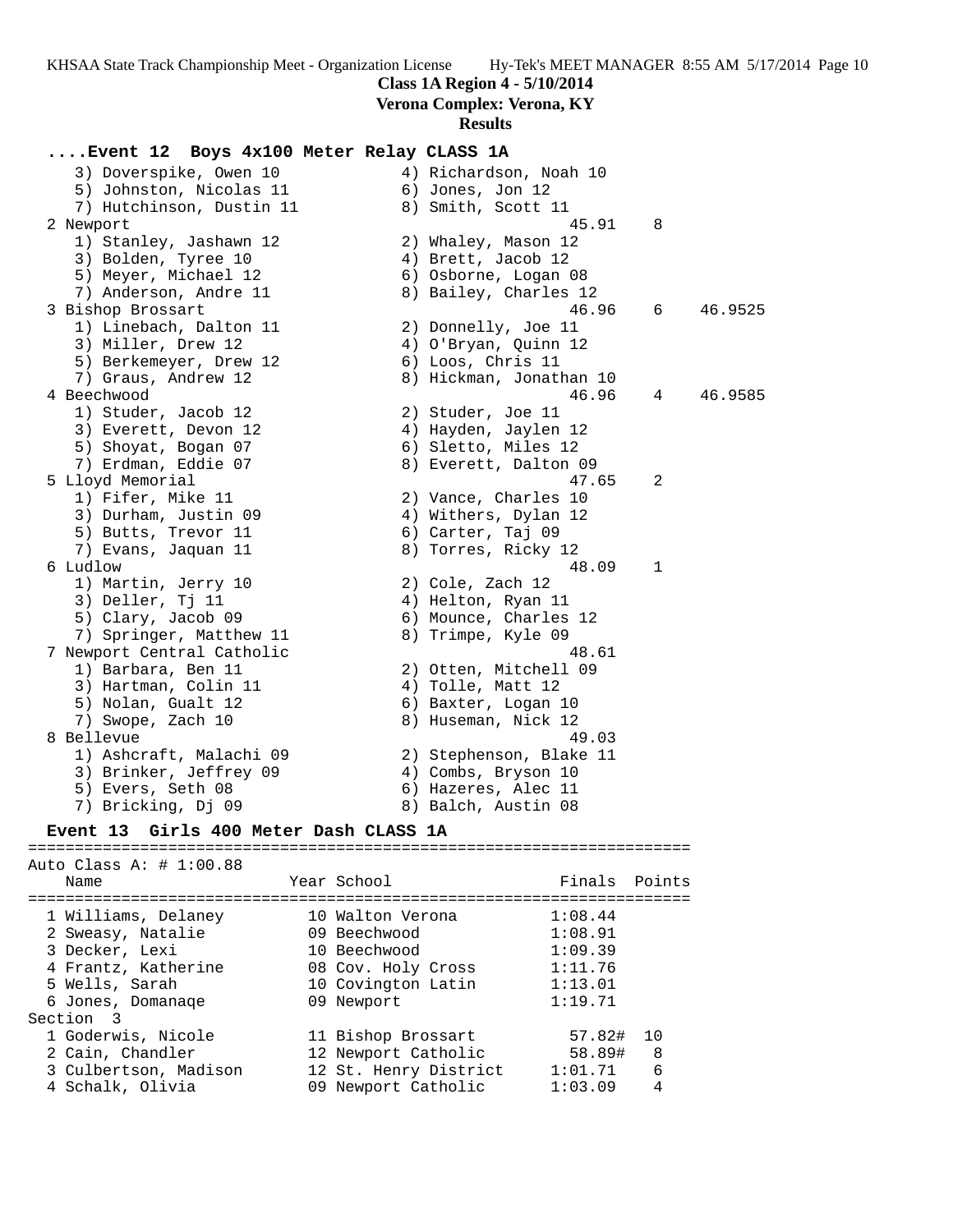**Class 1A Region 4 - 5/10/2014**

**Verona Complex: Verona, KY**

# **Results**

|                                       | Event 13 Girls 400 Meter Dash CLASS 1A    |                 |                |
|---------------------------------------|-------------------------------------------|-----------------|----------------|
| 5 Stanley, Shaunye                    | 10 Newport                                | 1:03.96         | 2              |
| 6 Moore, Tieisha                      | 07 Dayton                                 | 1:05.20         | $\mathbf{1}$   |
| 7 Wells, Emily                        | 10 Walton Verona                          | 1:05.60         |                |
| 8 Nix, Kat                            | 09 St. Henry District 1:08.95             |                 |                |
| Event 14 Boys 400 Meter Dash CLASS 1A |                                           |                 |                |
| Auto Class A: $\#$ 51.76              |                                           |                 |                |
| Name                                  | Year School                               | Finals Points   |                |
|                                       |                                           |                 |                |
| Section 2<br>1 Shoyat, Bogan          | 07 Beechwood                              | 58.06           |                |
| 2 Li, Isaac                           | 10 Covington Latin                        | J59.66          | 59.6554        |
| 3 Li, Neil                            | 09 Covington Latin                        | 1:02.80         |                |
| 4 Gordon, Austin                      | 12 Williamstown                           | 1:04.55         |                |
| 5 Staubitz, Gus                       | 09 Cov. Holy Cross                        | 1:06.45         |                |
|                                       | 6 Paxton, Michael 69 Villa Madonna        | 1:09.01         |                |
| 7 Jackson, Jeffery                    | 10 Williamstown                           | 1:10.65         |                |
| Section 3                             |                                           |                 |                |
| 1 Schwarber, Grant                    | 11 Newport Catholic                       | 54.25           | 2              |
| 2 Plummer, Jake                       | 12 St. Henry District                     | 54.69           | $\mathbf{1}$   |
| 3 Van Huss, Cameron                   | 10 Ludlow                                 | 55.76           |                |
| 4 Combs, Bryson                       | 10 Bellevue                               | 55.86           |                |
|                                       | 12 Lloyd Memorial                         |                 |                |
| 5 Nieporte, Nick                      |                                           | 56.21           |                |
| 6 Linstead, Noah                      | 10 Cov. Holy Cross                        | 56.50           |                |
| 7 Mounce, Charles<br>Section 4        | 12 Ludlow                                 | 59.66           | 59.6552        |
|                                       |                                           |                 |                |
| 1 Jones, Jon                          | 12 Walton Verona<br>11 Walton Verona      | 51.72#<br>52.24 | 10             |
| 2 Smith, Scott                        |                                           |                 | - 8            |
| 3 Eibel, Cory                         | 12 St. Henry District                     | 52.37 6         |                |
| 4 Vogel, Daniel                       | 11 Bishop Brossart                        | 53.97           | 4              |
| 5 Graus, Andrew                       | 12 Bishop Brossart                        | 54.91           |                |
| 6 Hazeres, Alec                       | 11 Bellevue                               | 55.31           |                |
| 7 Carter, Taj                         | 09 Lloyd Memorial                         | 58.29           |                |
| -- Nolan, Gualt                       | 12 Newport Catholic                       | DNF             |                |
|                                       | Event 15 Girls 300 Meter Hurdles CLASS 1A |                 |                |
| Auto Class A: # 48.96                 |                                           |                 |                |
| Name                                  | Year School                               | Finals Points   |                |
|                                       |                                           |                 |                |
| Section 2                             |                                           |                 |                |
| 1 Grey, Dj                            | 10 Newport                                | 53.55           |                |
| 2 Schuler, Kara                       | 09 Bishop Brossart                        | 53.97           |                |
| 3 Weibel, Taylor                      | 12 Beechwood                              | 54.77           |                |
| 4 Buemi, Kelsey                       | 08 Dayton                                 | 1:00.07         |                |
| 5 Joswick, Claire                     | 11 Beechwood                              | 1:00.88         |                |
| 6 Hall, Samara                        | 09 Newport                                | 1:04.87         |                |
| 7 Lemker, Nicole                      | 12 Ludlow                                 | 1:09.21         |                |
| Section<br>$\overline{\mathbf{3}}$    |                                           |                 |                |
| 1 Felix, Tina                         | 10 St. Henry District                     | 47.43#          | 10             |
| 2 Brown, Suzi                         | 12 Bishop Brossart                        | 49.71           | 8              |
| 3 Davenport, Ansley                   | 10 Newport Catholic                       | 49.75           | 6              |
| 4 Bailey, Breeann                     | 12 Ludlow                                 | 51.23           | 4              |
| 5 Otten, Alli                         | 12 Newport Catholic                       | 52.24           | $\overline{2}$ |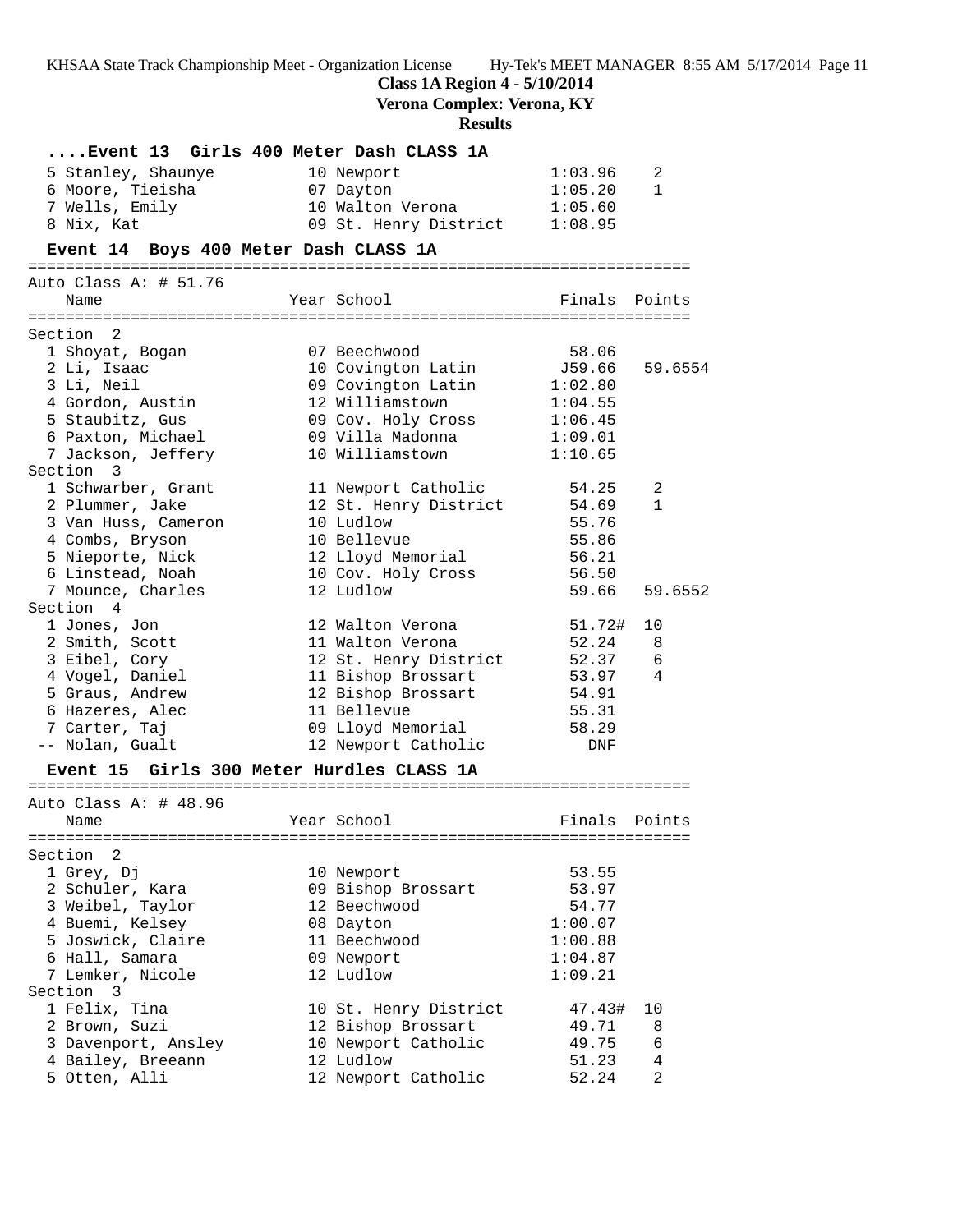**Class 1A Region 4 - 5/10/2014**

**Verona Complex: Verona, KY**

**Results**

| Event 15 Girls 300 Meter Hurdles CLASS 1A<br>6 Lehkamp, Rachel | 08 Walton Verona                          | 52.64              | 1            |
|----------------------------------------------------------------|-------------------------------------------|--------------------|--------------|
| 7 Matsko, Taylor<br>8 Webster, Brandey                         | 11 St. Henry District<br>09 Walton Verona | 53.44<br>53.58     |              |
| Event 16 Boys 300 Meter Hurdles CLASS 1A                       |                                           |                    |              |
|                                                                |                                           |                    |              |
| Auto Class A: $\#$ 42.58<br>Name                               | Year School                               | Finals Points      |              |
| Section 2                                                      |                                           |                    |              |
| 1 Everett, Dalton                                              | 09 Beechwood                              | 45.41              |              |
| 2 Yero, Amadou                                                 | 10 Lloyd Memorial                         | 45.69              |              |
| 3 Poat, David                                                  | 09 St. Henry District                     | 46.35              |              |
| 4 Chism, Cody                                                  | 09 Bishop Brossart                        | 47.42              |              |
| 5 Blincoe, David                                               | 09 Villa Madonna                          | 49.47              |              |
| 6 Butts, Trevor                                                | 11 Lloyd Memorial                         | 50.04              |              |
| 7 Noonchester, Tyler                                           | 10 Bellevue                               | 51.63              |              |
| Section 3                                                      |                                           |                    |              |
| 1 Berkemeyer, Drew                                             | 12 Bishop Brossart                        | 41.19#             | 10           |
| 2 Huseman, Nick                                                | 12 Newport Catholic                       | 42.11#             | 8            |
| 3 Brett, Jacob                                                 | 12 Newport                                | 42.26#             | 6            |
| 4 Richardson, Noah                                             | 10 Walton Verona                          | 42.76              | 4            |
| 5 Everett, Devon                                               | 12 Beechwood                              | 42.80              | 2            |
| 6 Johnston, Nicolas                                            | 11 Walton Verona                          | 44.94              | 1            |
| 7 Nix, Ryan                                                    | 12 St. Henry District                     | 46.25              |              |
| 8 Martin, Seth                                                 | 12 Newport Catholic                       | 46.40              |              |
| Event 17 Girls 800 Meter Run CLASS 1A                          |                                           |                    |              |
|                                                                |                                           |                    |              |
| Auto Class A: # 2:26.30                                        |                                           |                    |              |
| Name                                                           | Year School                               | Finals             | Points       |
|                                                                |                                           |                    |              |
| Section 1                                                      |                                           |                    |              |
| 1 Connett, Taylor                                              | 12 St. Henry District                     | 2:24.66#           | 10           |
| 2 Hentz, Samantha                                              | 11 St. Henry District                     | 2:27.93            | 8            |
| 3 Downard, Megan                                               | 08 Dayton                                 | 2:28.48            | 6            |
| 4 Lewis, Stephanie                                             | 12 Newport Catholic                       | $2:29.36$ 4        |              |
| 5 Bertram, Madison                                             | 11 Bishop Brossart                        | 2:32.36            | 2            |
| 6 Rylee, Mackenzie                                             | 10 Beechwood                              | 2:35.47            | $\mathbf{1}$ |
| 7 Ruedebusch, Sama                                             | 11 Beechwood                              | 2:38.26            |              |
| 8 Bergman, Celeste                                             | 10 Cov. Holy Cross                        | 2:38.29            |              |
| 9 Schack, Chelsea                                              | 12 Newport Catholic<br>11 Walton Verona   | 2:39.00            |              |
| 10 Dixon, Danielle                                             | 09 Walton Verona                          | 2:39.30            |              |
| 11 Craig, Elissa<br>12 Dreas, Kate                             |                                           | 2:39.58            |              |
| 13 Cookendorfer, Megan                                         | 09 Cov. Holy Cross<br>09 Bishop Brossart  | 2:39.73<br>2:41.46 |              |
| 14 Homecilla, Stella                                           |                                           |                    |              |
| 15 Dugan, Byni                                                 | 09 Lloyd Memorial<br>10 Ludlow            | 2:48.96<br>2:49.02 |              |
| 16 Powers, Michaela                                            | 09 Covington Latin                        | 2:57.19            |              |
| 17 Yerbatria, Ariana                                           | 12 Williamstown                           | 3:01.28            |              |
| 18 Wyrick, Alexis                                              | 07 Ludlow                                 | 3:03.32            |              |
| 19 Hall, Shaylee                                               | 08 Newport                                | 3:03.80            |              |
| 20 Diehl, Marie                                                | 10 Calvary Christian                      | 3:10.61            |              |
| 21 Tillman, Katie                                              | 11 Dayton                                 | 3:11.48            |              |
|                                                                |                                           |                    |              |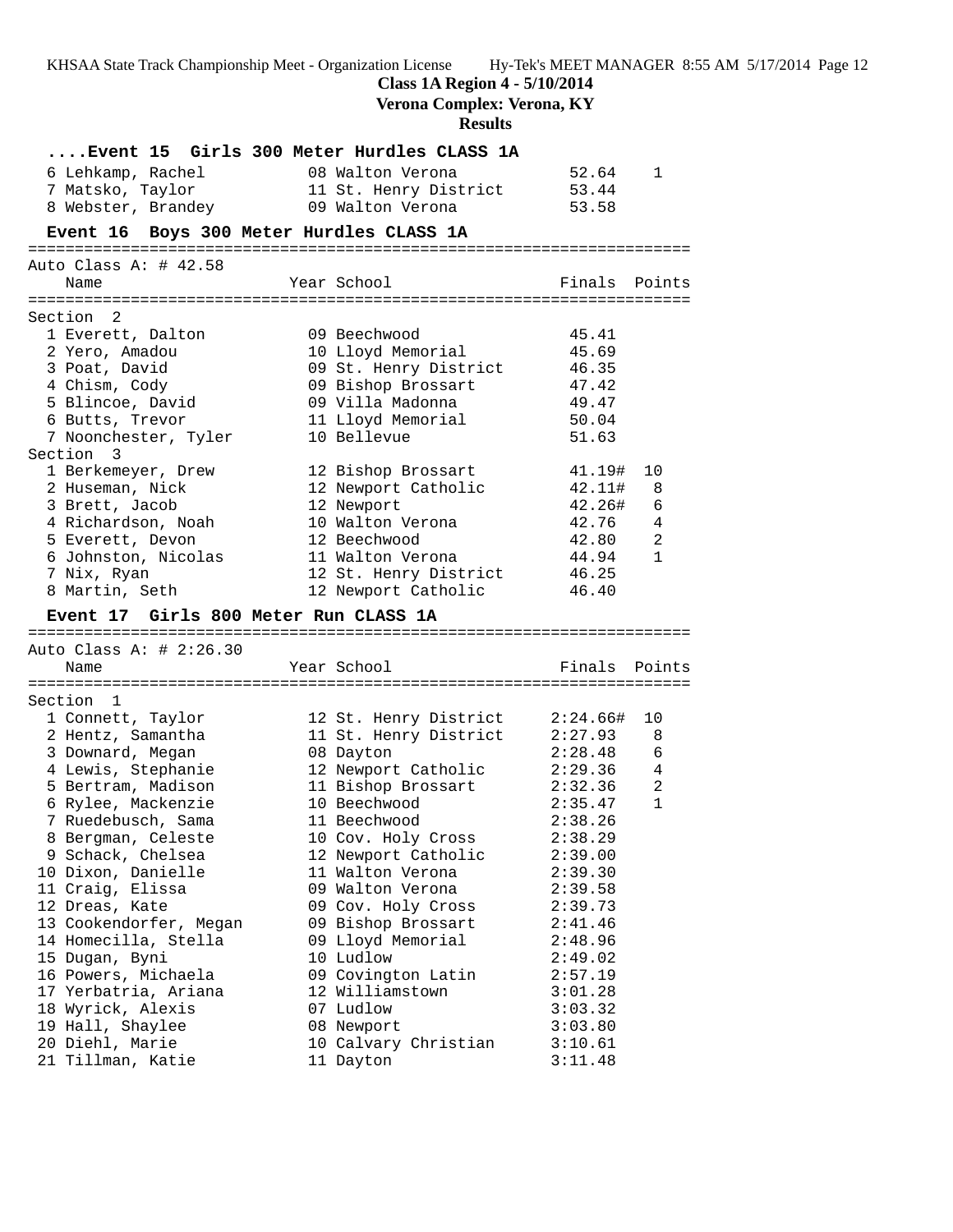**Class 1A Region 4 - 5/10/2014**

**Verona Complex: Verona, KY**

# **Results**

# **Event 18 Boys 800 Meter Run CLASS 1A**

| Auto Class A: # 2:03.01                |                               |          |              |
|----------------------------------------|-------------------------------|----------|--------------|
| Name                                   | Year School                   | Finals   | Points       |
|                                        |                               |          |              |
| 1 Baugh, Eric                          | 11 Villa Madonna              | 1:57.78# | 10           |
| 2 Caldwell, Michael                    | 12 Bishop Brossart            | 1:59.73# | 8            |
| 3 Loos, Chris                          | 11 Bishop Brossart            | 2:02.79# | 6            |
| 4 Birindelli, Grant                    | 10 Beechwood                  | 2:03.82  | 4            |
| 5 Brockman, Robert                     | 11 St. Henry District         | 2:03.83  | 2            |
| 6 Meyer, Ryan                          | 12 Dayton                     | 2:05.41  | $\mathbf{1}$ |
| 7 Woeste, Tim                          | 12 Cov. Holy Cross            | 2:06.88  |              |
| 8 Hutchinson, Dustin                   | 11 Walton Verona              | 2:08.08  |              |
| 9 Flege, Caleb                         | 11 Walton Verona              | 2:10.56  |              |
| 10 Anderson, Brian                     | 10 Newport Catholic           | 2:15.56  |              |
| 11 Baxter, Logan                       | 10 Newport Catholic           | 2:16.80  |              |
| 12 Johnson, Chris                      | 12 Dayton                     | 2:19.12  |              |
| 13 Shoyat, Bogan                       | 07 Beechwood                  | 2:22.75  |              |
| 14 Eibel, Cory                         | 12 St. Henry District         | 2:25.93  |              |
| 15 Stookey, Andrew                     | 11 Lloyd Memorial             | 2:27.85  |              |
| 16 Sprague, Sawyer                     | 10 Bellevue                   | 2:29.02  |              |
| 17 Bailey, Tj                          | 11 Lloyd Memorial             | 2:31.38  |              |
| 18 Rahner, James                       | 11 Covington Latin            | 2:36.09  |              |
|                                        |                               |          |              |
| Event 19 Girls 200 Meter Dash CLASS 1A |                               |          |              |
|                                        |                               |          |              |
| Auto Class A: # 26.82                  |                               |          |              |
| Name                                   | Year School                   | Finals   | Points       |
|                                        |                               |          |              |
| Section 2                              |                               | 31.95    |              |
| 1 Perry, Avery                         | 11 Walton Verona              | 31.99    |              |
| 2 Yeager, Star                         | 10 Newport<br>08 Williamstown | 32.34    |              |
| 3 Perkins, Megan                       |                               |          |              |
| 4 Bailey, Rebecca                      | 09 Ludlow                     | 32.43    |              |
| 5 Santana, Joany                       | 10 Lloyd Memorial             | 33.04    |              |
| Section 3                              |                               |          |              |
| 1 Cahill, Lauren                       | 12 St. Henry District         | 28.25    |              |
| 2 Schalk, Olivia                       | 09 Newport Catholic           | 28.58    |              |
| 3 Keller, Alex                         | 12 Beechwood                  | 29.56    |              |
| 4 Daniels, Emmalyse                    | 10 Cov. Holy Cross            | 29.96    |              |
| 5 Bradford, Danielle                   | 09 Cov. Holy Cross            | 30.07    |              |
| 6 Combs, Maddy                         | 10 Calvary Christian          | 30.29    |              |
| 7 Spencer, Marquelle                   | 09 Dayton                     | 31.97    |              |
| 8 Harden, Olivia                       | 08 Williamstown               | 31.98    |              |
| Section 4                              |                               |          |              |
| 1 Cain, Chandler                       | 12 Newport Catholic           | 25.77#   | 10           |
| 2 Culbertson, Madison                  | 12 St. Henry District         | 26.41#   | 8            |
| 3 Goderwis, Nicole                     | 11 Bishop Brossart            | 26.70#   | 6            |
| 4 Mulcahy, Lauren                      | 09 Walton Verona              | 27.51    | 4            |
| 5 Schilling, Caroline                  | 07 Beechwood                  | 27.54    | 2            |
| 6 Stanley, Shaunye                     | 10 Newport                    | 27.92    | $\mathbf{1}$ |
| 7 Huff, Jasmine                        | 09 Bellevue                   | 28.65    |              |
| 8 Moore, Tieisha                       | 07 Dayton                     | 29.24    |              |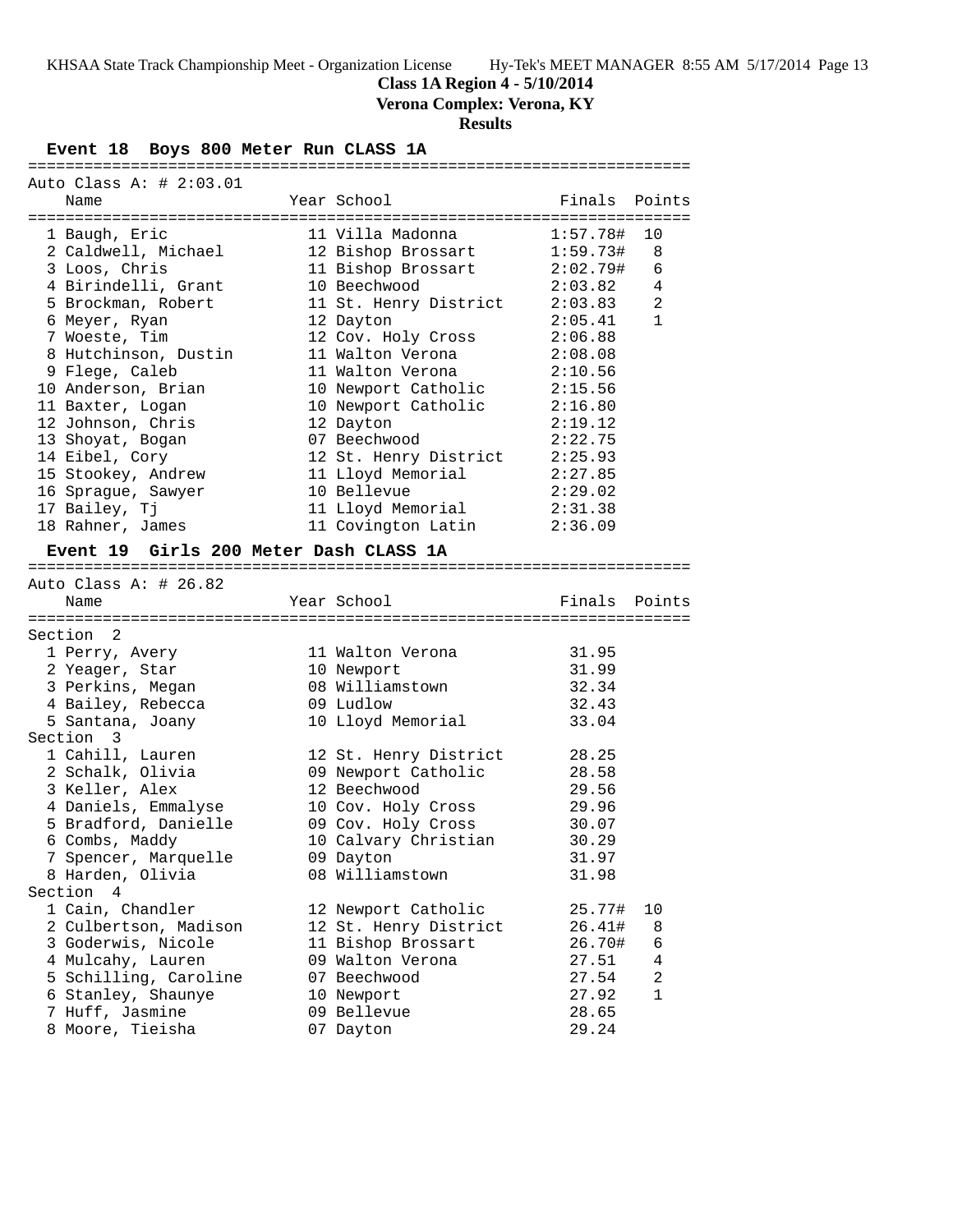**Class 1A Region 4 - 5/10/2014**

**Verona Complex: Verona, KY**

**Results**

**Event 20 Boys 200 Meter Dash CLASS 1A**

| Auto Class A: $\#$ 23.08 |                       |               |              |
|--------------------------|-----------------------|---------------|--------------|
| Name                     | Year School           | Finals Points |              |
| Section 2                |                       |               |              |
| 1 Studer, Jacob          | 12 Beechwood          | 24.91         | 2            |
| 2 Foster, Will           | 10 Covington Latin    | 26.74         |              |
| 3 Bricking, Dj           | 09 Bellevue           | 27.17         |              |
| 4 Covey, Kenneth         | 10 Cov. Holy Cross    | 27.45         |              |
| 5 Ashcraft, Malachi      | 09 Bellevue           | 27.63         | 27.6213      |
| 6 Angell, Walker         | 09 Williamstown       | 27.63         | 27.6263      |
| Section 3                |                       |               |              |
| 1 Carter, Taj            | 09 Lloyd Memorial     | 25.35         |              |
| 2 Lannon, Adam           | 11 St. Henry District | 25.46         |              |
| 3 Osborne, Logan         | 08 Newport            | 25.75         |              |
| 4 Trimpe, Kyle           | 09 Ludlow             | 25.87         |              |
| 5 Torres, Ricky          | 12 Lloyd Memorial     | 26.21         |              |
| 6 Smith, Dustin          | 09 Williamstown       | 26.26         |              |
| 7 Nowak, Ryan            | 09 Covington Latin    | 29.17         |              |
| Section 4                |                       |               |              |
| 1 Crook, Colin           | 10 Walton Verona      | 23.94         | 10           |
| 2 Grimme, Matt           | 11 Dayton             | 24.00         | 8            |
| 3 Donnelly, Joe          | 11 Bishop Brossart    | 24.01         | 6            |
| 4 Doverspike, Owen       | 10 Walton Verona      | 24.48         | 4            |
| 5 Graus, Andrew          | 12 Bishop Brossart    | 25.03         | $\mathbf{1}$ |
| 6 Tolle, Matt            | 12 Newport Catholic   | 25.50         |              |
| 7 Ferraro, J.P           | 11 St. Henry District | 25.55         |              |
| 8 Nolan, Gualt           | 12 Newport Catholic   | 25.71         |              |

=======================================================================

### **Event 21 Girls 3200 Meter Run CLASS 1A**

======================================================================= Auto Class A: # 12:11.62 Name Year School Finals Points ======================================================================= Section 1 1 Svec, Renee 10 St. Henry District 11:56.68# 10 2 Schuler, Kendall 09 Bishop Brossart 11:57.99# 8 3 Duncan, Sarah 12 Lloyd Memorial 12:06.60# 6 4 Blades, Holly 10 St. Henry District 12:12.83 4 5 Werner, Amanda 11 Villa Madonna 12:36.78 2 6 Ponzer, Mccall 08 Walton Verona 12:38.21 1 7 Bergman, Gabrielle 12 Cov. Holy Cross 12:39.10 8 Lohr, Madison 09 Walton Verona 12:40.91 9 Robke, Sydney 10 Cov. Holy Cross 13:12.37 10 Nienaber, Olivia 10 Bishop Brossart 13:16.96 11 Meredith, Candice 09 Lloyd Memorial 13:20.86 12 Dugan, Chesie 10 Ludlow 14:40.23 13 Voorhees, Jessica 12 Villa Madonna 15:09.03 **Event 22 Boys 3200 Meter Run CLASS 1A** ======================================================================= Auto Class A: # 10:02.69 Name Year School Finals Points

| <b>NQUIC</b>        | ICAL DUIUUI        |               | $F \perp H \sim 1$ |
|---------------------|--------------------|---------------|--------------------|
|                     |                    |               |                    |
| 1 Baugh, Eric       | 11 Villa Madonna   | $10:04.13$ 10 |                    |
| 2 Caldwell, Michael | 12 Bishop Brossart | 10:14.26      | - 8                |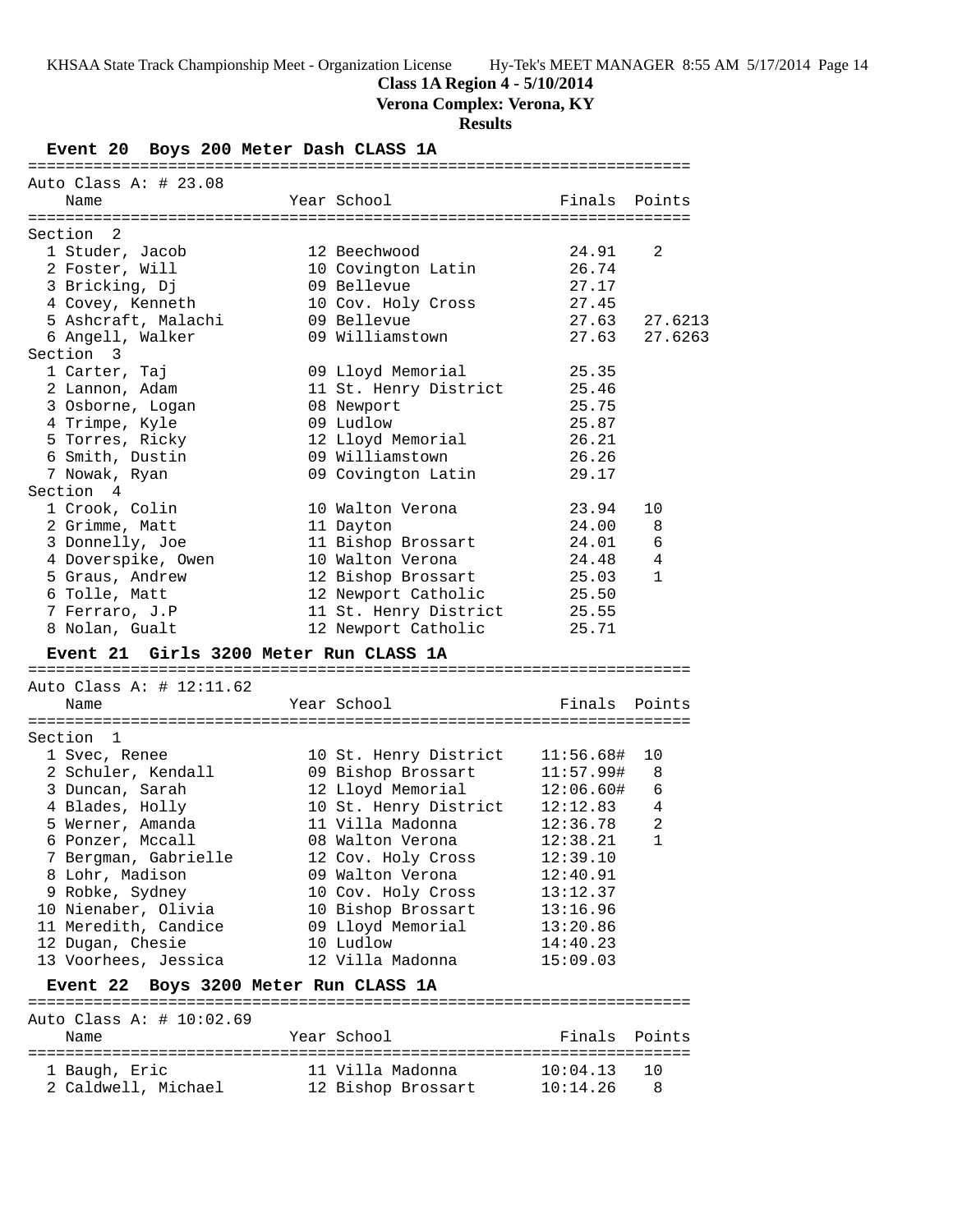**Class 1A Region 4 - 5/10/2014**

**Verona Complex: Verona, KY**

### **Results**

# **....Event 22 Boys 3200 Meter Run CLASS 1A**

| 3 Schuler, Nick    | 11 Bishop Brossart    | 10:24.64 | 6 |
|--------------------|-----------------------|----------|---|
| 4 Schwarting, Marc | 12 Villa Madonna      | 10:38.97 | 4 |
| 5 Welbers, Chris   | 09 Ludlow             | 10:42.02 | 2 |
| 6 Hannon, Josh     | 10 St. Henry District | 10:45.21 | 1 |
| 7 Harper, Matthew  | 11 Walton Verona      | 10:50.94 |   |
| 8 Rider, Joe       | 12 Walton Verona      | 10:53.15 |   |
| 9 Bosley, Addison  | 11 Lloyd Memorial     | 11:13.13 |   |
| 10 Walker, Collin  | 11 Newport Catholic   | 11:24.81 |   |
| 11 Lampe, William  | 11 Newport Catholic   | 11:28.46 |   |
| 12 Gray, Jimmy     | 09 St. Henry District | 11:28.48 |   |
| 13 Corn, Darrell   | 09 Ludlow             | 11:28.67 |   |
| 14 Robbins, Austin | 09 Lloyd Memorial     | 12:01.72 |   |
| 15 Riehl, Chris    | 10 Bellevue           | 12:33.37 |   |
| 16 Swope, Hunter   | 10 Bellevue           | 12:49.48 |   |
| 17 Smith, Chance   | 07 Beechwood          | 13:03.32 |   |

=======================================================================

#### **Event 23 Girls 4x400 Meter Relay CLASS 1A**

Auto Class A: # 4:17.80 School Finals Points ======================================================================= 1 Lloyd Memorial 4:52.60 1) Rodriguez, Yarina 10 2) Meredith, Candice 09 3) Homecilla, Stella 09 4) Huntley, Jasmine 10 5) Green, Shelby 12 6) Houston, Shalena 10 7) Santana, Joany 10 8) Watson, Gwendolyn 10 2 Villa Madonna 4:54.24 1) Ernst, Sarah 10 2) Blom, Maria 12 3) Werner, Amanda 11 4) Lund, Lexie 07 5) Laber, Allison 12 6) Voorhees, Jessica 12 7) Stoddart, Ellie 12 8) Minella, Lauren 08 3 Covington Latin 5:28.36 1) Meyer, Dodie 10 2) Pope, Maria 11 3) Powers, Michaela 09 (4) Wells, Sarah 10 5) Clements, Emily 12 6) Mitchell, Sophia 09 7) Miller, Alex 09 8) Section 2 1 St. Henry District 4:14.96# 10 1) Felix, Tina 10 2) Cahill, Lauren 12 3) Hentz, Samantha 11 4) Connett, Taylor 12 5) Blades, Holly 10 6) Culbertson, Madison 12 7) Nix, Kat 09 8) Syfert, Theresa 10 2 Newport Central Catholic 4:19.08 8 1) Barth, Ruthie 09 2) Schalk, Olivia 09 3) Davenport, Ansley 10 4) Kinnett, Caroline 12 5) Lewis, Stephanie 12 (6) Otten, Alli 12 7) Cain, Chandler 12 8) Seibert, Mikayla 11 3 Bishop Brossart 4:22.57 6 1) Patterson, Elizabeth 11 2) Bertram, Madison 11 3) Rauen, Jade 11 (4) Brown, Suzi 12 5) Barth, Rachel 12 6) Goderwis, Nicole 11 7) Schuler, Kara 09 8) Schuler, Kendall 09 4 Walton Verona 4:24.04 4 1) Dixon, Danielle 11 2) Johnston, Sarah 09 3) Wells, Emily 10 4) Mullikan, Shelby 12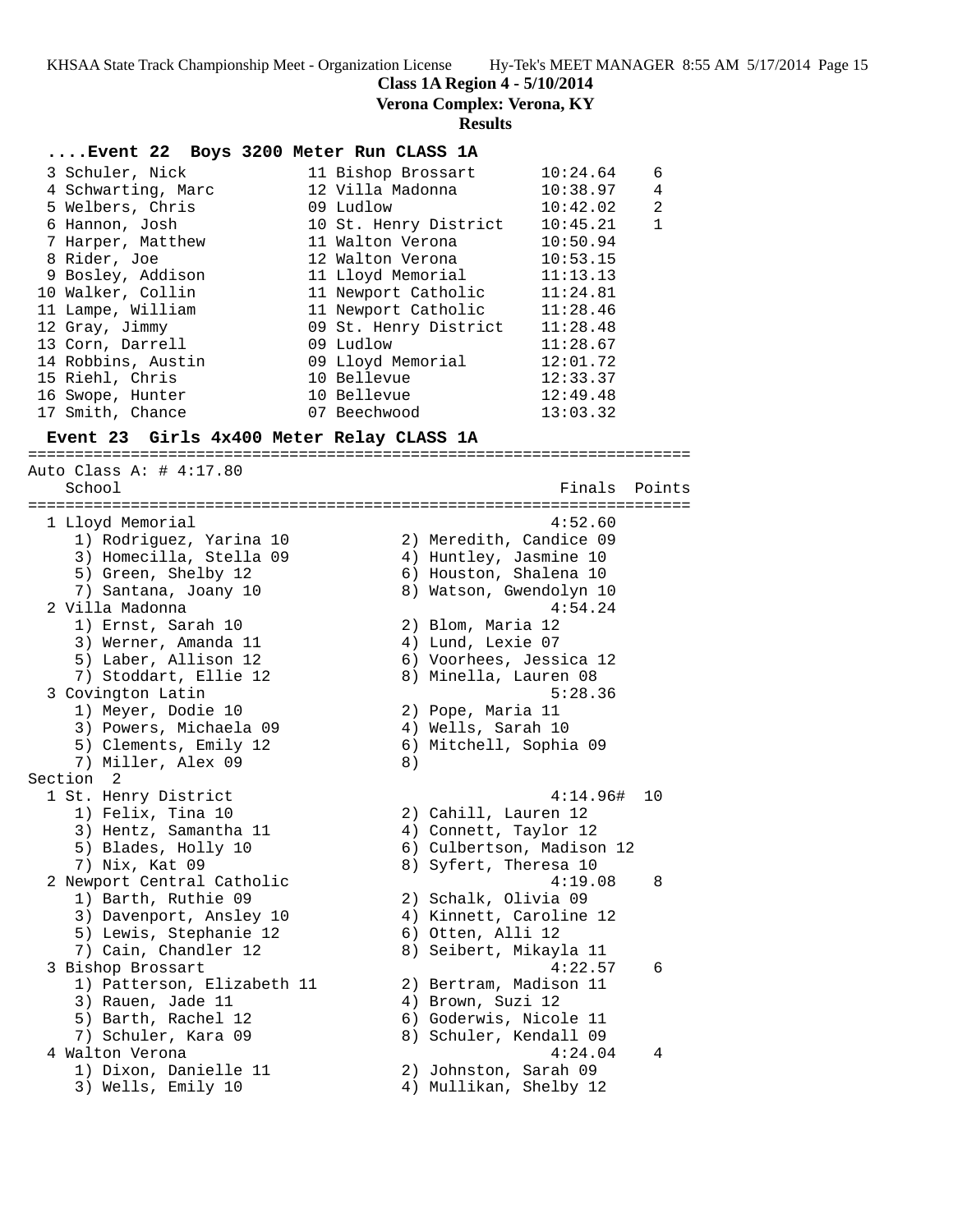# **Class 1A Region 4 - 5/10/2014**

**Verona Complex: Verona, KY**

### **Results**

#### **....Event 23 Girls 4x400 Meter Relay CLASS 1A**

5) Ortega, Blanca 11 (6) Perry, Avery 11<br>
7) Lehkamp, Rachel 08 (8) Williams, Delaney 10 7) Lehkamp, Rachel 08 8) Williams, Delaney 10 5 Dayton 4:39.27 2 1) Moore, Tieisha 07 2) Downard, Megan 08 3) Spencer, Marquelle 09 4) Walling, Maranda 12 5) Michaels, Priscilla 09 6) Albers, Brianna 09 7) Buemi, Kelsey 08 8) Lukens, Libby 07 6 Holy Cross (Covington) 4:44.18 1 1) Frantz, Katherine 08 2) Frantz, Lillian 12 3) Cox, Sarah 11 (4) Dreas, Kate 09 5) Bergman, Celeste 10 (6) 7 Ludlow 4:44.21 1) Bailey, Breeann 12 2) Shworles, Carmen 12 3) Victor, Amber 10  $\hskip1cm$  4) Victor, Tiffany 09 5) Lemker, Nicole 12 6) Bailey, Rebecca 09 7) Dugan, Byni 10 8) Dugan, Chesie 10 8 Newport 5:13.50 1) Jones, Domanaqe 09 2) Tackett, Tori 09 3) Grey, Dj 10 4) White, Emani 10 5) Allen, Teasia 08 6) Stanley, Shaunye 10

7) Blanchet, Alyson 09 8) Hall, Samara 09

# **Event 24 Boys 4x400 Meter Relay CLASS 1A**

======================================================================= Auto Class A: # 3:36.72 School **Finals** Points ======================================================================= Section 1<br>1 Lloyd Memorial 1 Lloyd Memorial 3:50.49 1) Nieporte, Nick 12 2) Withers, Dylan 12 3) Riddle, Zack 11 (4) Yero, Amadou 10 5) Durham, Justin 09 6) Carter, Taj 09 7) Vance, Charles 10 8) Lehman, Ben 10 2 Beechwood 3:54.06 1) Birindelli, Grant 10 2) Shoyat, Bogan 07 3) Studer, Jacob 12 (4) Studer, Joe 11 5) Buckley, Christian 11 (6) Sletto, Miles 12 7) Dietz, Jacob 12 8) Everett, Dalton 09 3 Holy Cross (Covington) 3:54.36 1) Linstead, Noah 10 2) Goetz, Jacob 09 3) Staubitz, Gus 09 (4) Woeste, Tim 12 5) Covey, Kenneth 10 6) 4 Villa Madonna 4:10.04 1) Boucher, Nick 11 2) Schwarting, Marc 12 3) Blincoe, David 09 (4) Werner, Zack 09 5) Nutini, Chris 09 6) Paxton, Michael 09 7) Schenthal, Jake 09 8) Komaromy-hiller, John 08 Section 2<br>1 Walton Verona 1 Walton Verona 3:33.75# 10 1) Jones, Jon 12 2) Flege, Corbin 11 3) Richardson, Noah 10 4) Johnston, Nicolas 11 5) Flege, Caleb 11 6) Hutchinson, Dustin 11 7) Schmidt, Kallen 12 and 8) Smith, Scott 11 2 Newport Central Catholic 3:39.04 8 1) Otten, Mitchell 09 2) Huseman, Nick 12